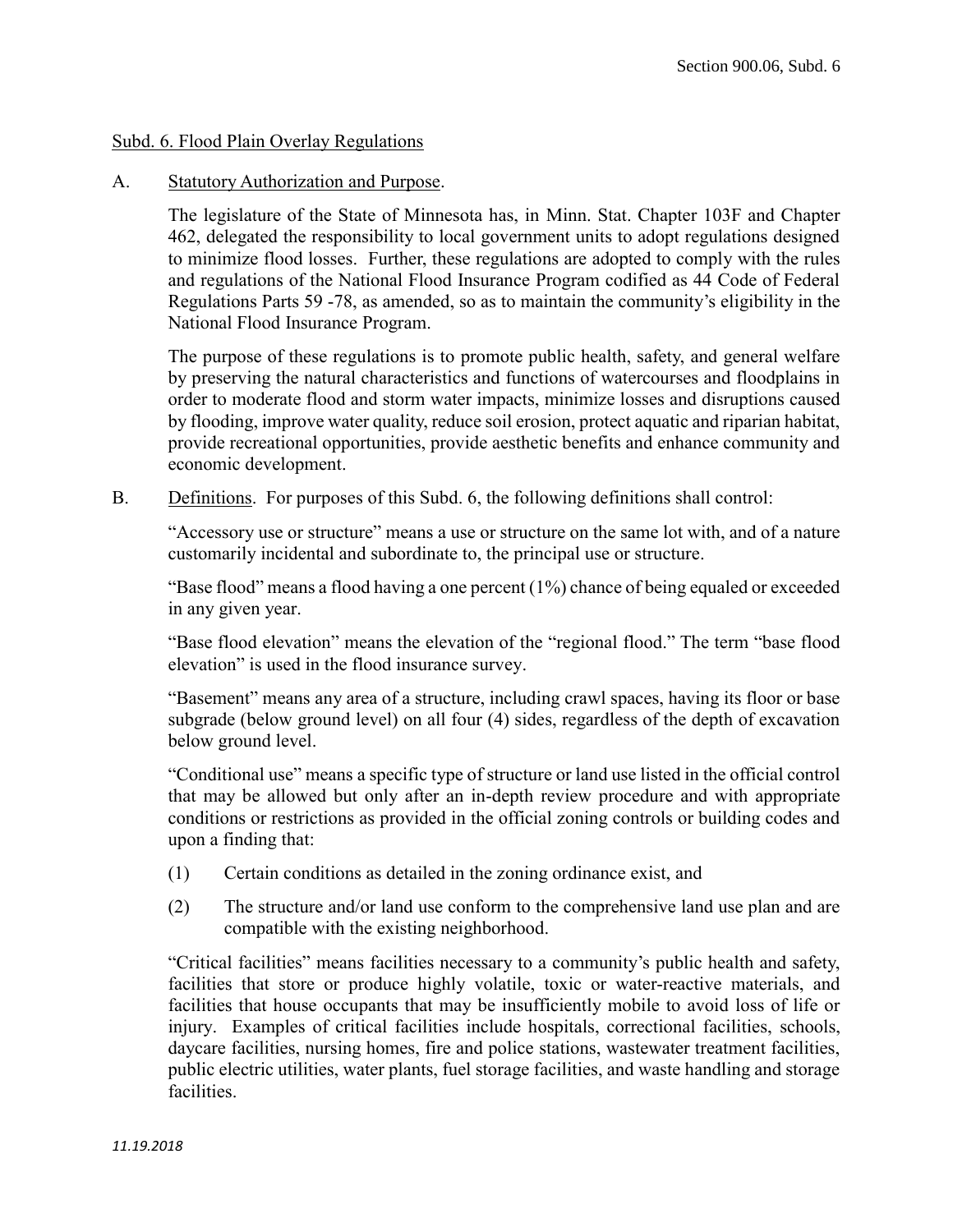"Development" means any manmade change to improved or unimproved real estate, including buildings or other structures, mining, dredging, filling, grading, paving, excavation or drilling operations, or storage of equipment or materials.

"DNR" means the Minnesota Department of Natural Resources.

"Equal degree of encroachment" means a method of determining the location of floodway boundaries so that floodplain lands on both sides of a stream are capable of conveying a proportionate share of flood flows.

"Farm fence" means a fence as defined by Minn. Stat. §344.02, Subd. 1(a)-(d). An open type fence of posts and wire is not considered to be a structure under these regulations. Fences that have the potential to obstruct flood flows, such as chain link fences and rigid walls, are regulated as structures under these regulations.

"FEMA" means the Federal Emergency Management Agency.

"Flood" means a temporary increase in the flow or stage of a stream or in the stage of a wetland or lake that results in the inundation of normally dry areas.

"Flood frequency" means the frequency for which it is expected that a specific flood stage or discharge may be equaled or exceeded.

"Flood fringe" means the portion of the special flood hazard area located outside of the floodway. Flood fringe is synonymous with the phrase "floodway fringe" used in the Flood Insurance Study for Carver County, Minnesota.

"Flood Insurance Rate Map" or "FIRM" means an official map on which the Federal Insurance Administrator has delineated both the special hazard areas and the risk premium zones applicable to the community. A FIRM that has been made available digitally is called a Digital Flood Insurance Rate Map ("DFIRM").

"Flood maps for the City" mean the Flood Insurance Study for Carver County, Minnesota, and Incorporated Areas, dated effective December 21, 2018, the FIRM panels dated effective December 21, 2018, as listed in Section 900.06, C.2 below, and the Letter of Map Revision, dated August 31, 2018, all prepared by FEMA, which maps are on file in the City Clerk's office.

"Flood prone area" means any land susceptible to being inundated by water from any source.

"Floodplain" means the beds proper and the areas adjoining a wetland, lake or watercourse which have been or hereafter may be covered by the regional flood.

"Floodproofing" means a combination of structural provisions, changes, or adjustments to properties and structures subject to flooding, primarily for the reduction or elimination of flood damages.

"Floodway" means the bed of a wetland or lake and the channel of a watercourse and those portions of the adjoining floodplain that are reasonably required to carry or store the regional flood discharge.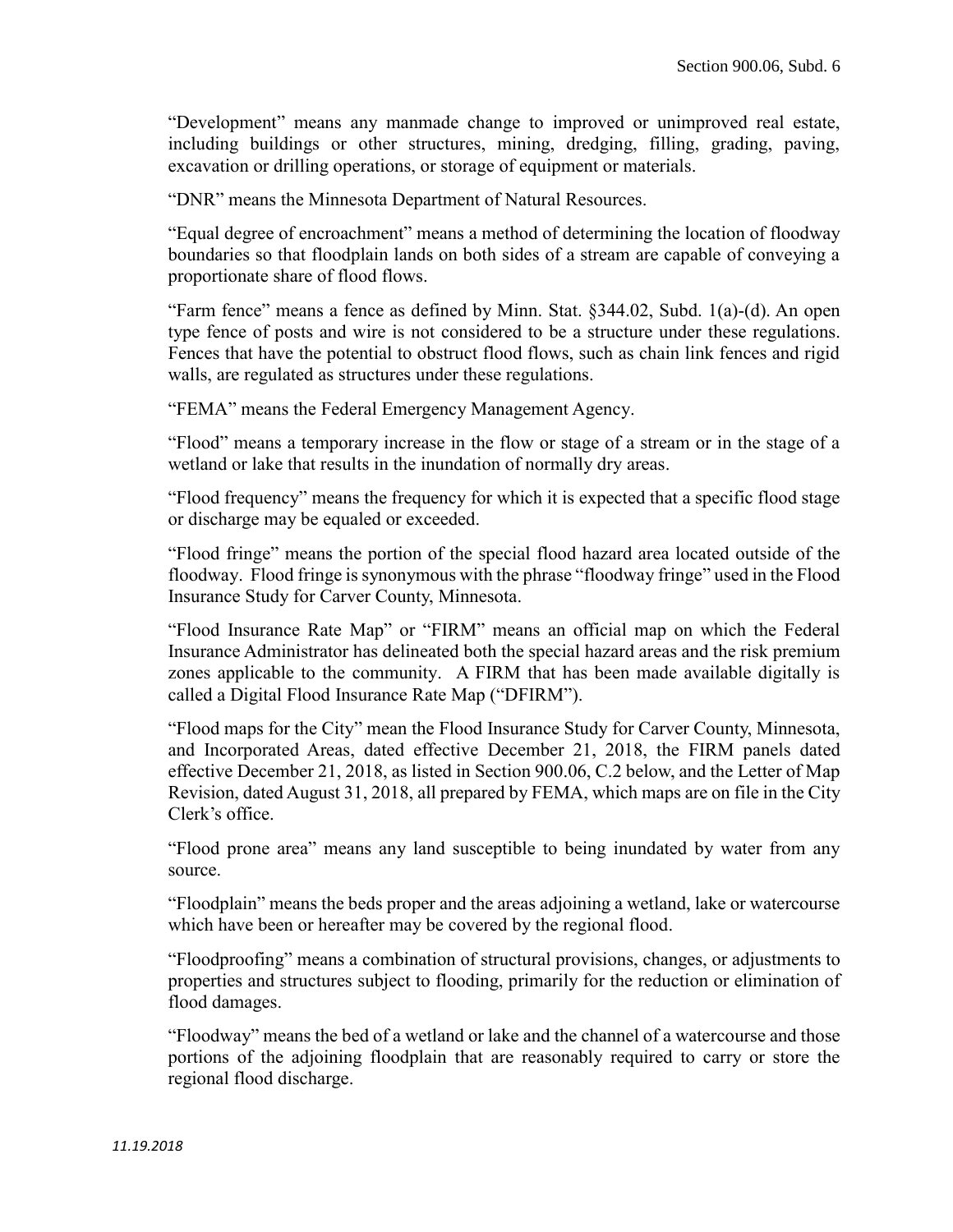"Lowest floor" means the lowest floor of the lowest enclosed area (including basement). An unfinished or flood resistant enclosure, used solely for parking of vehicles, building access, or storage in an area other than a basement area, is not considered a building's lowest floor; provided, that such enclosure is not built so as to render the structure in violation of the applicable non-elevation design requirements of 44 Code of Federal Regulations, Part 60.3, as amended.

"Manufactured home" means a structure, transportable in one (1) or more sections, which is built on a permanent chassis and is designed for use with or without a permanent foundation when attached to the required utilities. The term "manufactured home" does not include the term "recreational vehicle."

"New construction" means structures, including additions and improvements, and placement of manufactured homes, for which the start of construction commenced on or after the effective date of these regulations.

"Obstruction" means any dam, wall, wharf, embankment, levee, dike, pile, abutment, projection, excavation, channel modification, culvert, building, wire, fence, stockpile, refuse, fill, structure, or matter in, along, across, or projecting into any channel, watercourse, or regulatory floodplain that may impede, retard, or change the direction of the flow of water, either in itself or by catching or collecting debris carried by such water.

"One-hundred-year floodplain" means lands inundated by the regional flood.

"Principal use or structure" means any use or structure that is not an accessory use or structure.

"Reach" means a longitudinal segment of a stream or river influenced by a natural or manmade obstruction. In an urban area, the segment of a stream or river between two (2) consecutive bridge crossings would most typically constitute a reach.

"Recreational vehicle" means a vehicle that is built on a single chassis, is 400 square feet or less when measured at the largest horizontal projection, is designed to be self-propelled or permanently towable by a light duty truck, and is designed primarily not for use as a permanent dwelling but as temporary living quarters for recreational, camping, travel, or seasonal use. For the purposes of these regulations, the term recreational vehicle is synonymous with the term "travel trailer/travel vehicle."

"Regional flood" means a flood which is representative of large floods known to have occurred generally in Minnesota and reasonably characteristic of what can be expected to occur on an average frequency in the magnitude of the one percent (1%) chance or 100 year recurrence interval. Regional flood is synonymous with the term "base flood" used in a flood insurance study.

"Regulations" mean Section 900.06, Subd. 6, of the Waconia City Code.

"Regulatory flood protection elevation" or "RFPE" means an elevation not less than one (1) foot above the elevation of the regional flood plus any increases in flood elevation caused by encroachments on the floodplain that result from designation of a floodway.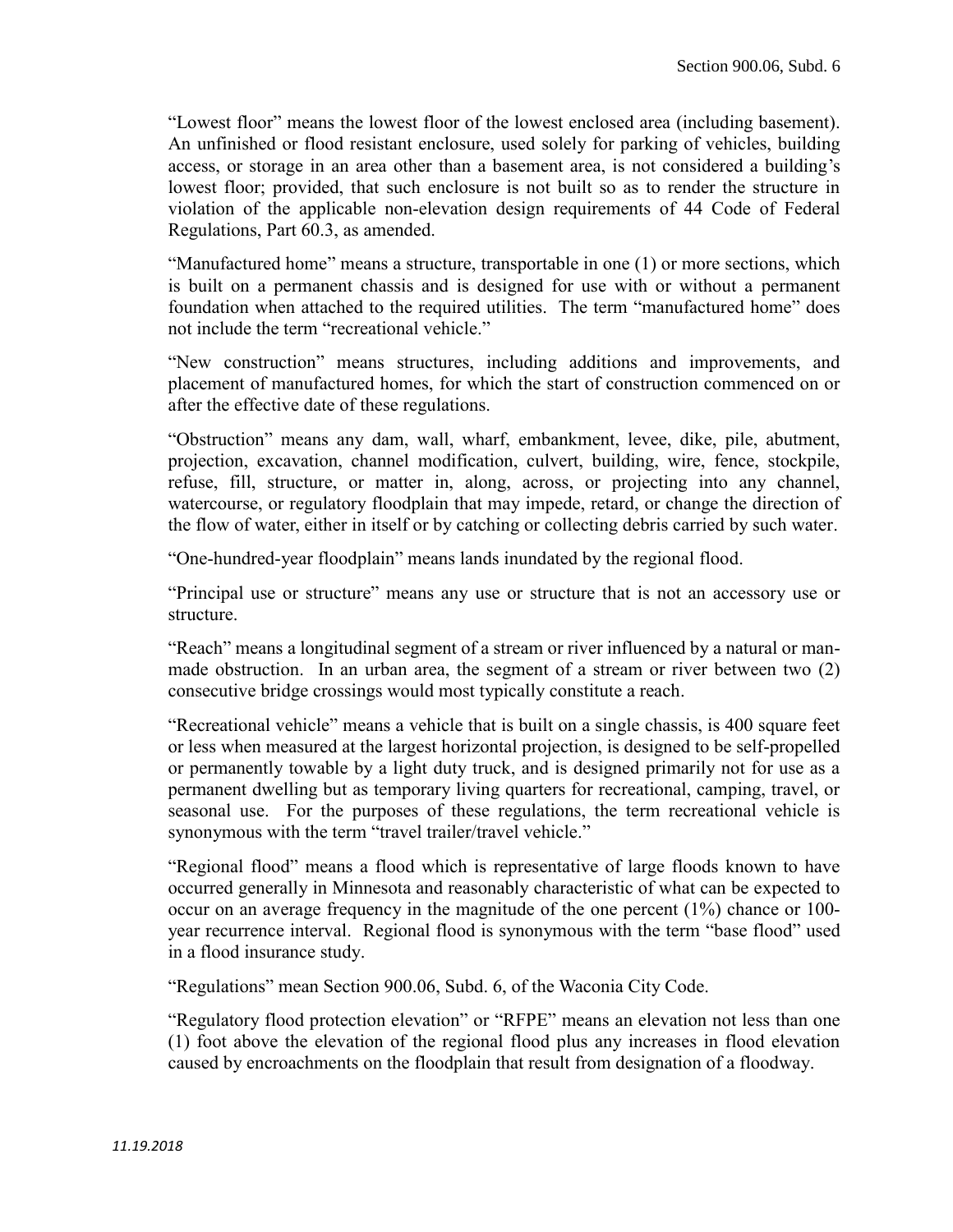"Repetitive loss" means damages sustained by a structure on two (2) separate occasions during a ten-year period for which the cost of repairs at the time of each such flood event on the average equals or exceeds 25% of the market value of the structure before the damage occurred.

"Special flood hazard area" means a "one hundred year floodplain," as such phrase is used for flood insurance purposes.

"Start of Construction" means, for any substantial improvement, the actual start of construction, repair, reconstruction, rehabilitation, addition, placement or other improvement that occurred before the permit's expiration date. The actual start is either the first placement of permanent construction of a structure on a site, such as the pouring of slab or footings, the installation of piles, the construction of columns, or any work beyond the stage of excavation; or the placement of a manufactured home on a foundation. Permanent construction does not include land preparation, such as clearing, grading and filling; nor does it include the installation of streets and/or walkways; nor does it include excavation for a basement, footings, piers, foundations, or the erection of temporary forms; nor does it include the installation on the property of accessory buildings, such as garages or sheds not occupied as dwelling units or not part of the main structure. For a substantial improvement, the actual start of construction means the first alteration of any wall, ceiling, floor, or other structural part of a building, whether or not that alteration affects the external dimensions of the building.

"Structure" means anything constructed or erected on the ground or attached to the ground or on-site utilities, including, but not limited to, buildings, factories, sheds, detached garages, cabins, decks manufactured homes, recreational vehicles not considered travel ready as detailed in Section J.2.b of these regulations and other similar items.

"Substantial damage" means damage of any origin sustained by a structure where the cost of restoring the structure to its before damaged condition would equal or exceed 50% of the market value of the structure before the damage occurred.

"Substantial improvement" means, within any consecutive 365-day period, any reconstruction, rehabilitation (including normal maintenance and repair), repair after damage, addition, or other improvement of a structure, the cost of which equals or exceeds 50% of the market value of the structure before the "start of construction" of the improvement. This term includes structures that have incurred "substantial damage," regardless of the actual repair work performed. The term does not, however, include either:

- (1) Any project for improvement of a structure to correct existing violations of state or local health, sanitary, or safety code specifications which have been identified by the local code enforcement official and which are the minimum necessary to assure safe living conditions, or
- (2) Any alteration of a "historic structure," provided that the alteration will not preclude the structure's continued designation as a "historic structure." For the purpose of these regulations, "historic structure" is as defined in 44 Code of Federal Regulations, Part 59.1.

"Zoning Administrator" means the zoning administrator appointed by the City Council.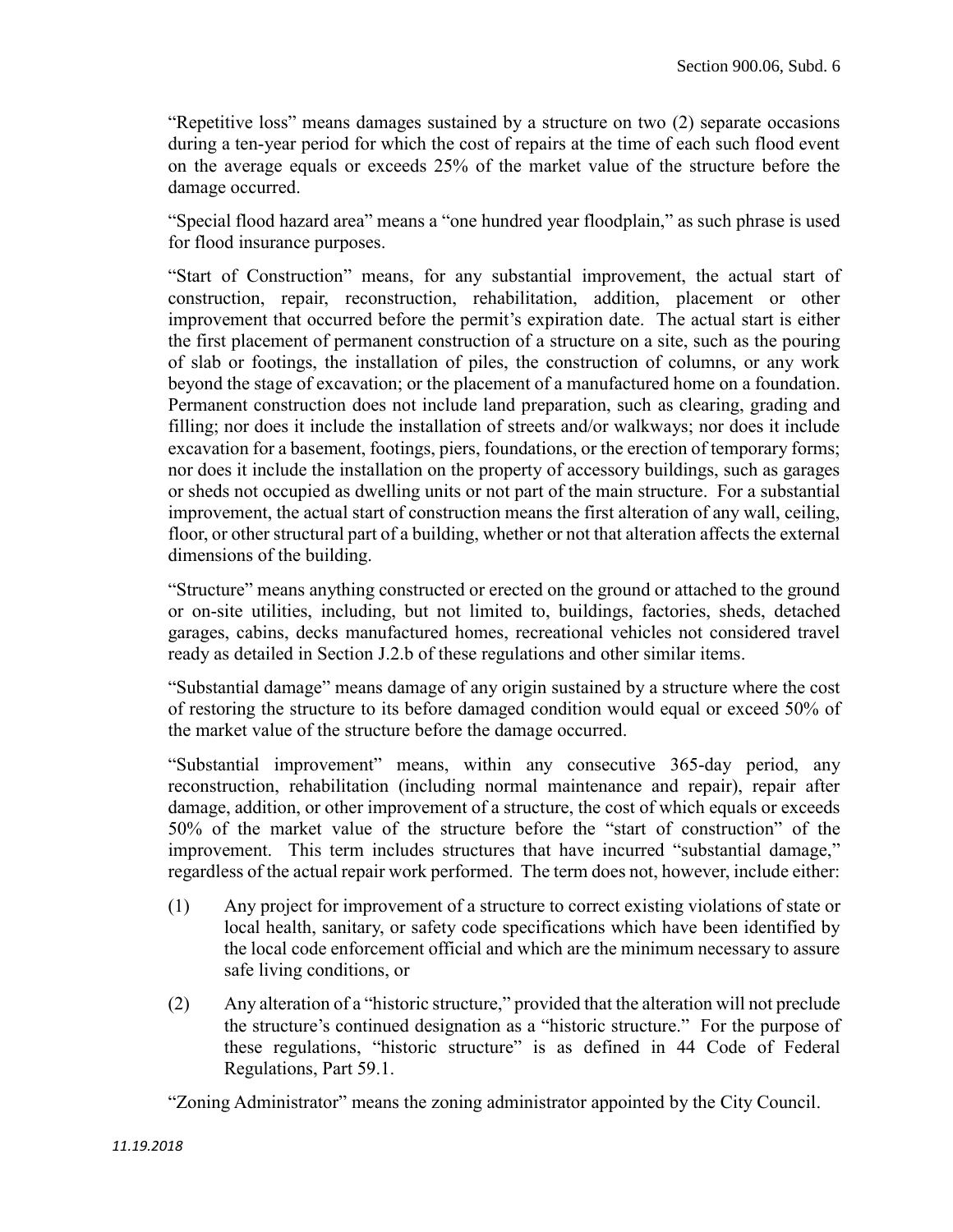Unless specifically defined above, words or phrases used in these regulations must be interpreted according to common usage so as to give these regulations their most reasonable application.

- C. General Provisions.
	- 1. Application. These regulations apply to all lands within the jurisdiction of the City that lie within the boundaries of the floodway, flood fringe and general floodplain districts. The boundaries of these districts are determined by scaling distances on the FIRM, or as modified in accordance with Section D.2 of these regulations. The floodway, flood fringe and general floodplain districts are overlay districts that are superimposed on all existing zoning districts. The standards imposed in the overlay districts are in addition to any other requirements in these regulations and other provisions of the Waconia City Code. In case of a conflict in these regulations, the more restrictive standards will apply. Where a conflict exists between the floodplain limits illustrated on the flood maps for the City and actual field conditions, the flood elevations shall be the governing factor in locating the regulatory floodplain limits. Persons contesting the location of the district boundaries will be given a reasonable opportunity to present their case to the City's Board of Adjustment and to submit technical evidence.
	- 2. Incorporation of Maps by Reference. The following flood maps for the City (together with all attached material) are adopted by reference and declared to be a part of the City's zoning map and these regulations:

27019C0177D 27019C0181D 27019C0182D 27019C0183D 27019C0184D

- 3. Abrogation and Greater Restrictions. These regulations do not repeal, abrogate, or impair any existing easements, covenants, or other private agreements. However, where these regulations impose greater restrictions, the provisions of these regulations prevail. All other portions of the Waconia City Code that are inconsistent with these regulations are hereby repealed to the extent of the inconsistency only.
- 4. Warning and Disclaimer of Liability. These regulations do not imply that areas outside the floodplain districts or land uses permitted within such districts will be free from flooding or flood damages. These regulations do not create liability on the part of City, its elected officials or employees for any flood damages that result from reliance on these regulations or any administrative decision lawfully made hereunder.
- 5. Severability. If any section, clause, provision, or portion of these regulations is adjudged unconstitutional or invalid by a court of law, the remainder of these regulations shall not be affected and shall remain in full force.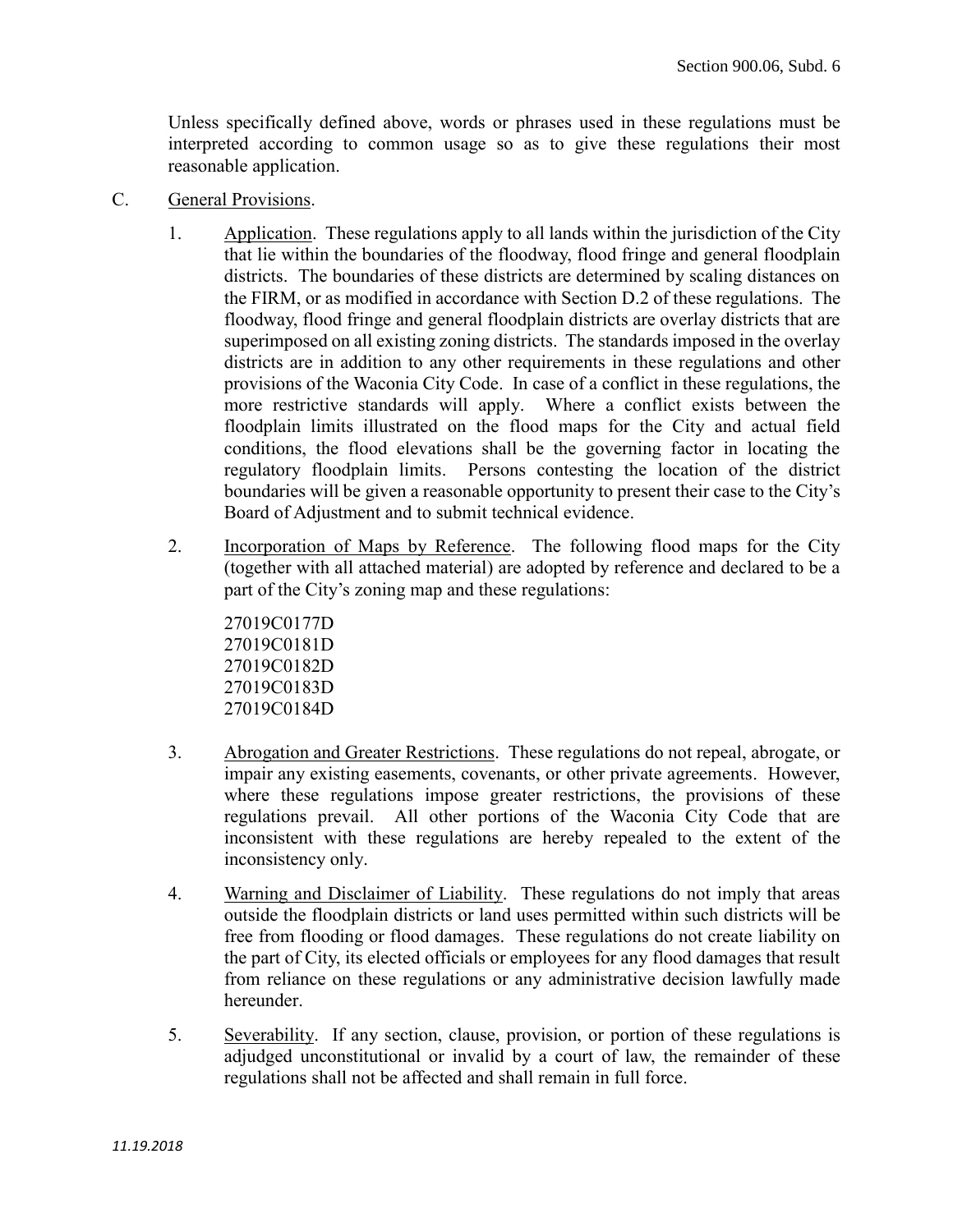- 6. Annexations. The flood maps for the City may include floodplain areas that lie outside of the corporate boundaries of the City at the time of adoption of these regulations. If any of these floodplain land areas are annexed into the City after the date of adoption of these regulations, the newly annexed floodplain lands will be subject to the provisions of these regulations immediately upon the date of annexation.
- D. Establishment of Floodplain Districts.
	- 1. Districts.
		- a. Floodway District. The "floodway district" includes those areas within Zones A delineated within floodway areas as shown on the flood maps for the City, which are located in the floodway based on the floodway and flood fringe delineation methods outlined in Section H.2 of these regulations. For lakes, wetlands and other basins, the floodway district also includes those areas that are at or below the ordinary high-water level as defined in Minn. Stat. §103G.005, Subd. 14.
		- b. Flood Fringe District. The "flood fringe district" includes areas within Zones A on the flood maps for the City, which are located in the flood fringe based on the floodway and flood fringe delineation methods outlined in Section H.2 of these regulations. For lakes, wetlands and other basins, the flood fringe district also includes areas mapped in Zones A or AE, which are below the one percent  $(1\%)$  annual chance  $(100 \text{ year})$  flood elevation but above the ordinary high-water level as defined in Minn. Stat. §103G.005, Subd. 14.
		- c. General Floodplain District. The "general floodplain district" includes those areas within Zone A as shown on the flood maps for the City.
	- 2. Applicability. Where floodway and flood fringe districts are delineated on the flood maps for the City, the standards in Sections F or G of these regulations will apply, depending on the location of a property. Any watercourses identified as Zone A on the flood maps for the City are considered to fall within the general floodplain district. Within the general floodplain district, the floodway district standards in Section F of these regulations apply unless the floodway boundary is determined, according to the process outlined in Section H.2 of these regulations. Areas in and adjoining lakes, wetlands and other basins shall be designated as either floodway district or flood fringe district based on the procedures described in Sections D.1.a or D.1.b of these regulations.
- E. Requirements for all Floodplain Districts.
	- 1. Permit Required. A permit must be obtained from the Zoning Administrator to verify if a development meets all applicable standards outlined in these regulations prior to conducting the following activities:
		- a. The erection, addition, modification, rehabilitation, or alteration of any building, structure, or portion thereof. Normal maintenance and repair also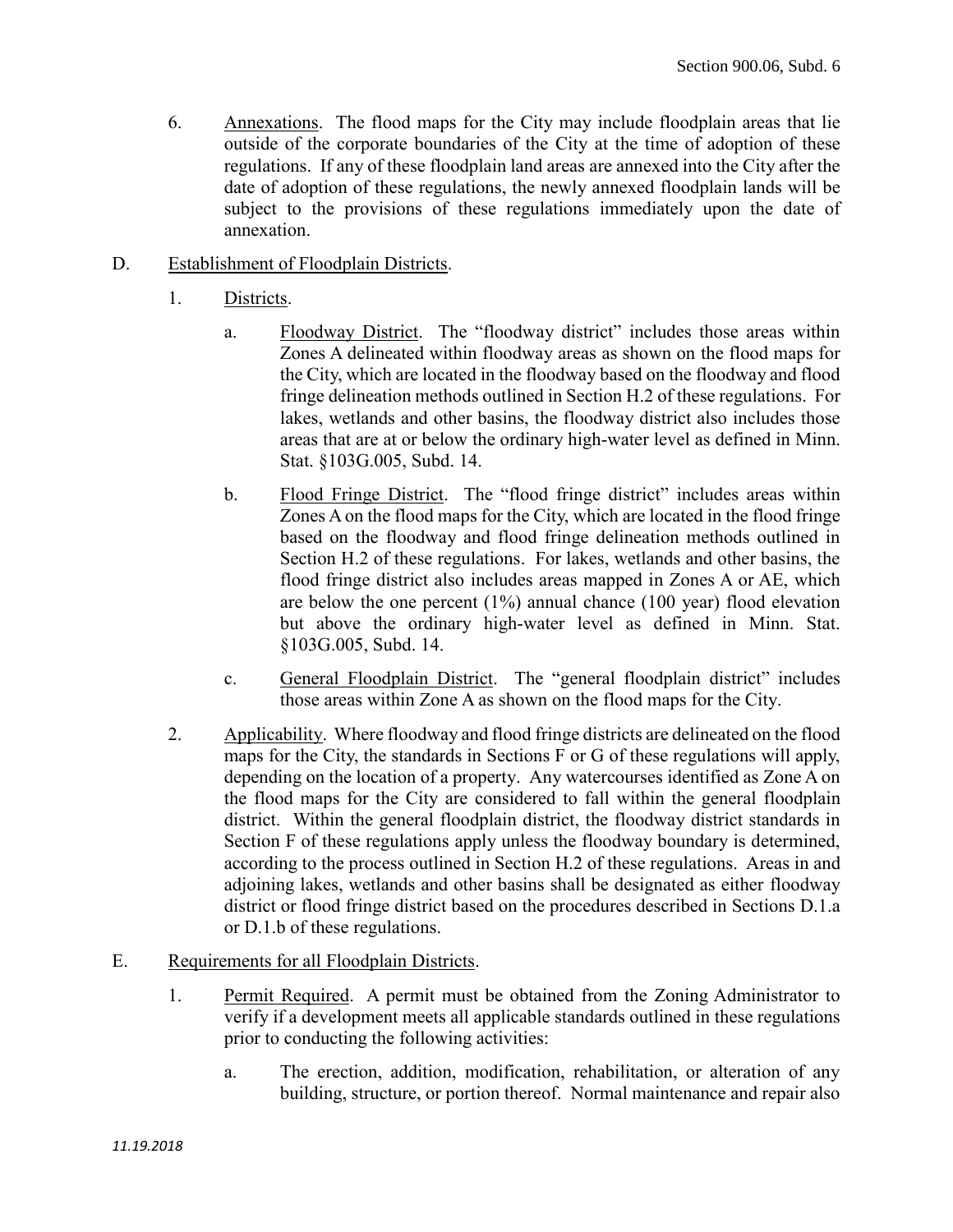requires a permit if such work, separately or in conjunction with other planned work, constitutes a substantial improvement as defined in these regulations.

- b. The construction of a dam, on-site septic system, or any fence not meeting the definition of a farm fence.
- c. The change or extension of a nonconforming use.
- d. The repair of a structure that has been damaged by flood, fire, tornado, or any other source.
- e. The placement of fill, excavation of materials, or the storage of materials or equipment within the floodplain.
- f. Relocation or alteration of a watercourse (including new or replacement culverts and bridges), unless a public waters work permit has been obtained.
- g. Any other type of development.
- 2. Minimum Development Standards. All new construction and substantial improvements must be:
	- a. Designed (or modified) and adequately anchored to prevent floatation, collapse, or lateral movement of the structure resulting from hydrodynamic and hydrostatic loads, including the effects of buoyancy;
	- b. Constructed with materials and utility equipment resistant to flood damage;
	- c. Constructed by methods and practices that minimize flood damage; and
	- d. Constructed with electrical, heating, ventilation, ductwork, plumbing, and air conditioning equipment and other service facilities that are designed and/or located so as to prevent water from entering or accumulating within the components during conditions of flooding.
- 3. Flood Capacity. Floodplain developments must not adversely affect the hydraulic capacity of the channel and adjoining floodplain of any tributary watercourse or drainage system.
- 4. Storage of Dangerous Materials. The storage or processing of materials that are, in time of flooding, flammable, explosive, or potentially injurious to human, animal, or plant life is prohibited.
- 5. Elevation of Critical Facilities. Critical facilities shall be located so that the lowest floor is not less than two (2) feet above the regional flood elevation, or the 500-year flood elevation, whichever is higher.
- F. Floodway District.
	- 1. Permitted Uses. The following uses, subject to the standards set forth in Section F.2 of these regulations, are permitted uses if otherwise allowed in the underlying zoning district or any applicable overlay district: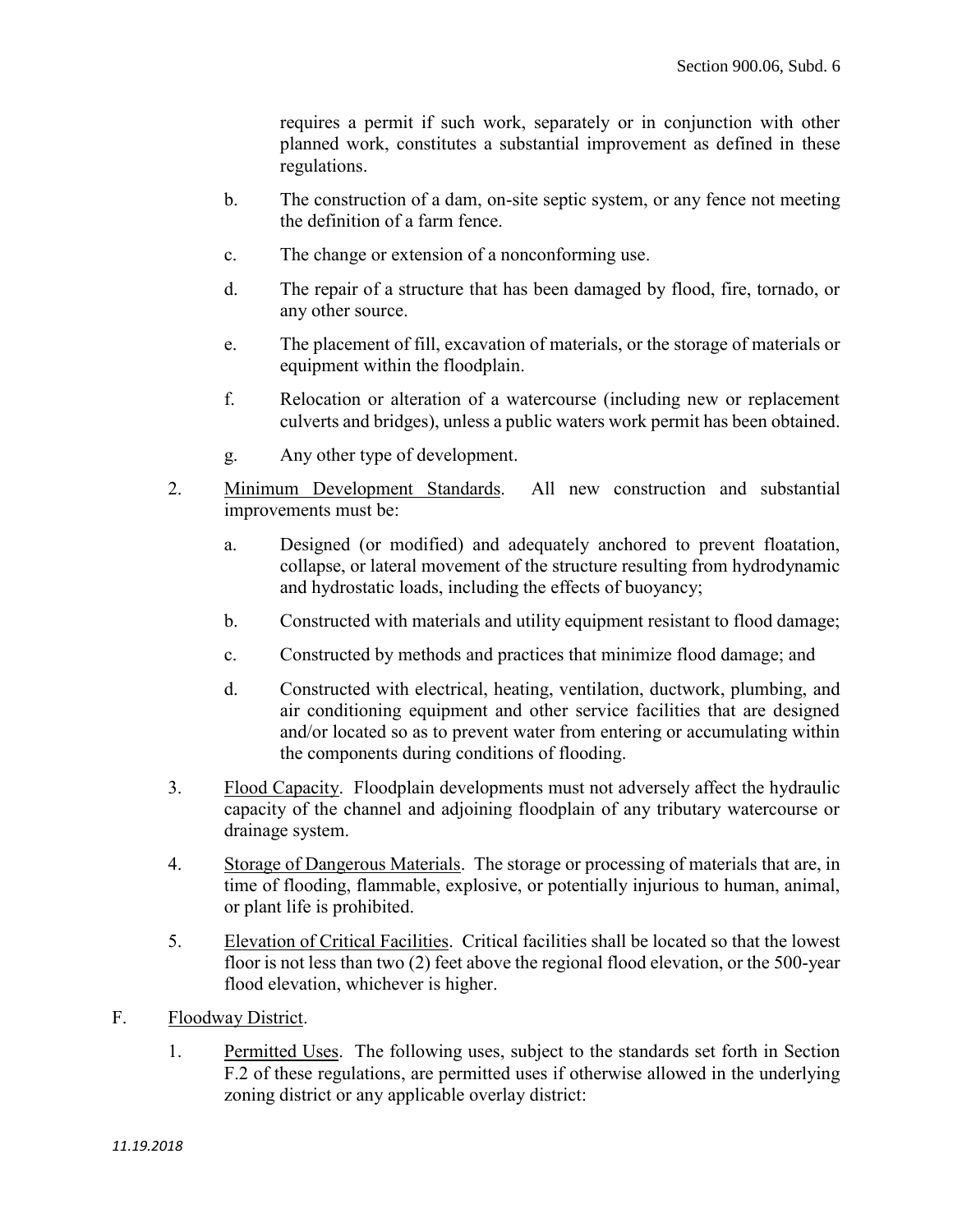- a. General farming, pasture, grazing, farm fences, outdoor plant nurseries, horticulture, forestry, sod farming, and wild crop harvesting.
- b. Industrial-commercial loading areas, parking areas, and airport landing strips.
- c. Open space uses, including but not limited to private and public golf courses, tennis courts, driving ranges, archery ranges, picnic grounds, boat launching ramps, swimming areas, parks, wildlife and nature preserves, game farms, fish hatcheries, shooting preserves, hunting and fishing areas, and single or multiple purpose recreational trails.
- d. Residential yards, lawns, gardens, parking areas, and play areas.
- e. Railroads, streets, bridges, utility transmission lines and pipelines, provided the DNR's Area Hydrologist is notified at least ten days prior to issuance of any permit.
- 2. Standards for Floodway Permitted Uses.
	- a. The use must have a low flood damage potential.
	- b. The use must not involve structures or obstruct flood flows. The use must not cause any increase in flood damages, nor any increase in flood elevations in areas where a floodway has been established, as certified by a registered professional engineer.
	- c. Any facility that will be used by employees or the general public must be designed with a flood warning system that provides adequate time for evacuation if the area is inundated to a depth and velocity such that the depth (in feet) multiplied by the velocity (in feet per second) would exceed a product of four (4) upon occurrence of the regional flood.
- 3. Conditional Uses. The following uses may be allowed as conditional uses following the standards and procedures set forth in Section L.4 of these regulations and further subject to the standards set forth in Section F.4 of these regulations, if otherwise allowed in the underlying zoning district.
	- a. Structures accessory to primary uses listed in Sections F.1.a, F.1.b or F.1.c above and primary uses listed in Sections F.3.b and F.3.c below.
	- b. Grading, extraction, fill and storage of soil, sand, gravel, and other materials.
	- c. Marinas, boat rentals, permanent docks, piers, wharves, water control structures, and navigational facilities.
	- d. Storage yards for equipment, machinery, or materials.
	- e. Fences that have the potential to obstruct flood flows.
	- f. Levees or dikes intended to protect agricultural crops for a frequency flood event equal to or less than the 10-year frequency flood event.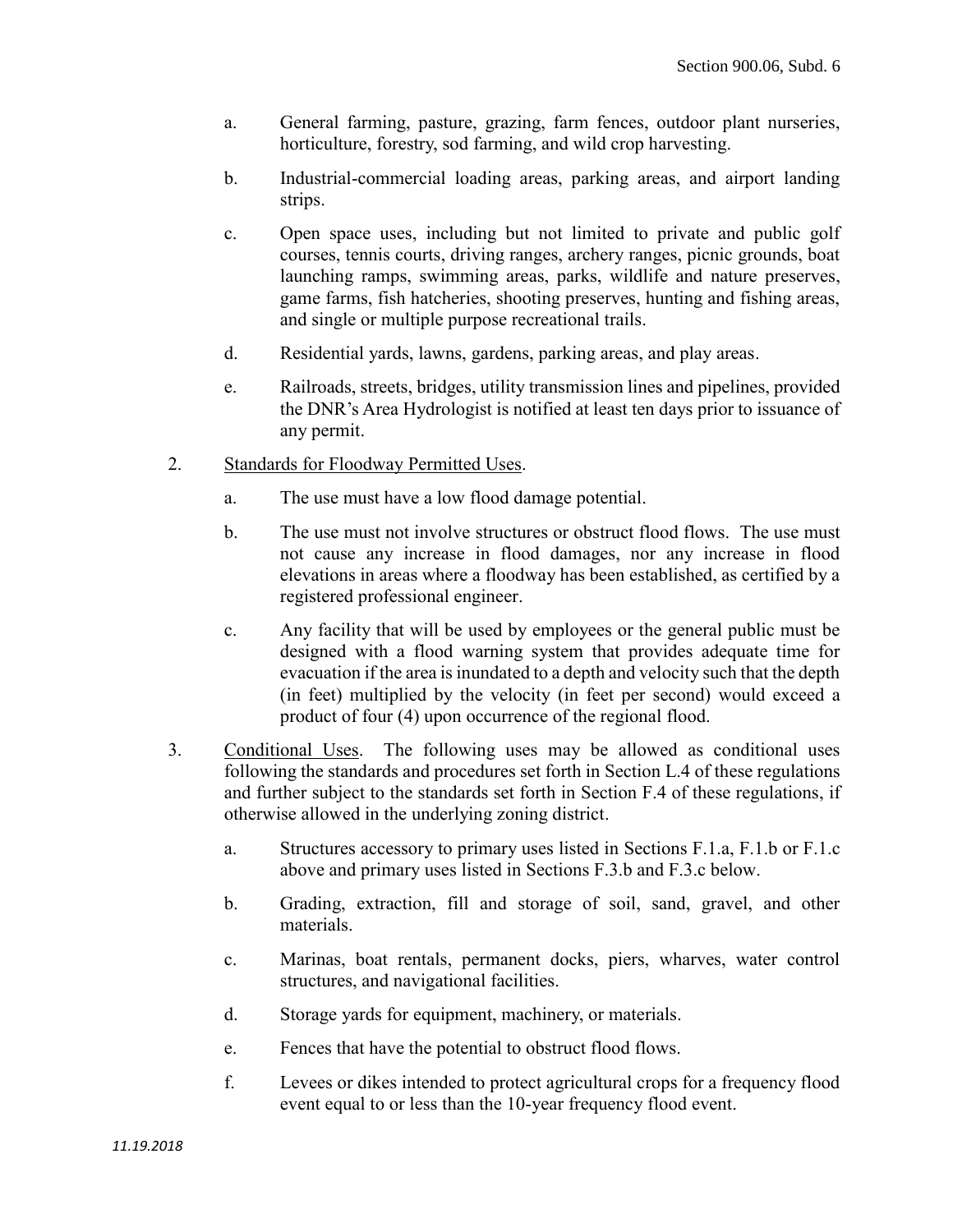#### 4. Standards for Floodway Conditional Uses.

- a. A conditional use must not cause any increase in flood damages, nor any increase in flood elevations in areas where a floodway has been established, as certified by a registered professional engineer.
- b. Fill; Storage of Materials and Equipment.
	- 1. Fill, dredge spoil, and other similar materials deposited or stored in the floodplain must be protected from erosion by vegetative cover, mulching, riprap or other acceptable method. Permanent sand and gravel operations and similar uses must be covered by a long-term site development plan.
	- 2. Temporary placement of fill, other materials, or equipment which would cause an increase to the stage of the one (1) regional flood may only be allowed if the City has approved a plan that assures removal of the materials from the floodway based upon the flood warning time available.
- c. Accessory Structures. Accessory structures, as identified in Section F.3.a of these regulations, may be permitted, provided that:
	- 1. Structures are not intended for human habitation;
	- 2. Structures will have a low flood damage potential;
	- 3. Structures will be constructed and placed so as to offer a minimal obstruction to the flow of flood waters;
	- 4. Structures must be elevated on fill or structurally dry floodproofed and watertight to the regulatory flood protection elevation. Certifications consistent with Section L.2.b of these regulations shall be required.
	- 5. As an alternative, an accessory structure may be floodproofed in a way to accommodate internal flooding. To allow for the equalization of hydrostatic pressure, there shall be a minimum of two (2) openings on at least two (2) sides of the structure and the bottom of all openings shall be no higher than one (1) foot above grade. The openings shall have a minimum net area of not less than one (1) square inch for every square foot of enclosed area subject to flooding, have a net area of not less than one (1) square inch for every square foot of enclosed area subject to flooding, and shall allow automatic entry and exit of floodwaters without human intervention. A floodproofing certification consistent with Section L.2.b of these regulations shall be required.
- d. Structural Works. Structural works for flood control that will change the course, current or cross-section of protected wetlands or public waters are subject to the provisions of Minn. Stat. §103G.245.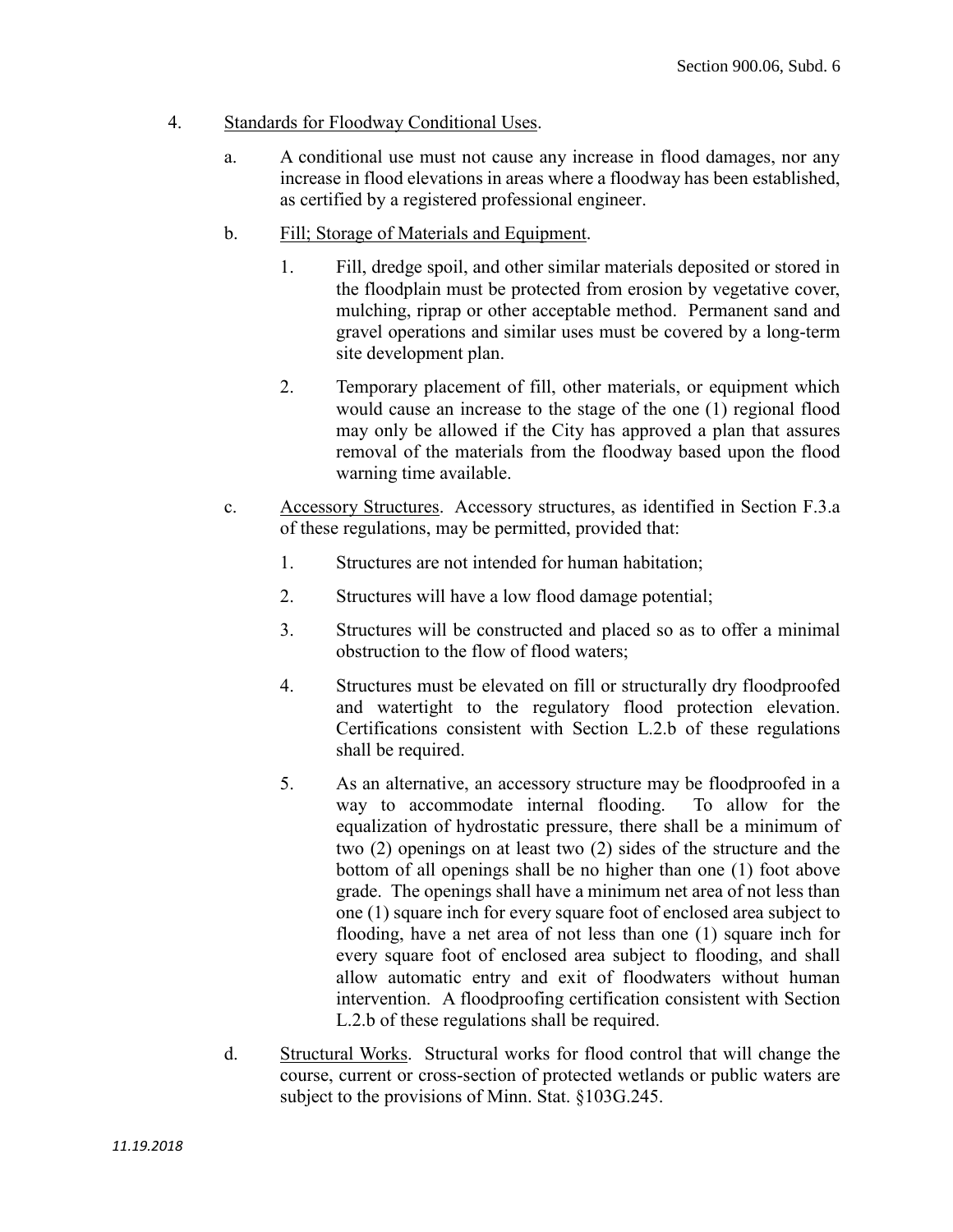- e. Levees, Dikes and Floodwalls. A levee, dike or floodwall constructed in the floodway must not cause an increase to the chance of a regional flood occurring. The technical analysis must assume equal conveyance or storage loss on both sides of a stream.
- G. Flood Fringe District.
	- 1. Permitted Uses. Permitted uses are those uses of land or structures allowed in the underlying zoning district(s) that comply with the standards in Sections  $G<sub>2</sub>$  of these regulations. If no pre-existing, underlying zoning districts exist, then any residential or nonresidential structure or use of a structure or land is a permitted use provided it does not constitute a public nuisance.
	- 2. Standards for Flood Fringe Permitted Uses.
		- a. All Structures. All structures, including accessory structures, must be elevated on fill so that the lowest floor, as defined, is at or above the regulatory flood protection elevation. The finished fill elevation for structures must be no lower than one (1) foot below the regulatory flood protection elevation and the fill must extend at the same elevation at least 15 feet beyond the outside limits of the structure. Elevations must be certified by a registered professional engineer, land surveyor or other qualified person designated by the community.
		- b. Accessory Structures. As an alternative to the fill requirements of Section G.2.a of the regulations, structures accessory to the uses identified in Section G.1 may be designed to accommodate the inundation of floodwaters, meeting the following provisions, as appropriate:
			- 1. The accessory structure constitutes a minimal investment and satisfy the development requirements in Section E.2 of these regulations.
			- 2. Any enclosed accessory structure shall not exceed 576 square feet in size, and only be used for parking and storage. Any such structure shall be designed and certified by a registered professional engineer, or be designed in accordance with the following floodproofing standards:
				- a. To allow for the equalization of hydrostatic pressure, there shall be a minimum of two (2) openings on at least two (2) sides of the structure and the bottom of all openings shall be no higher than one (1) foot above grade. The openings shall have a minimum net area of not less than one (1) square inch for every square foot of enclosed area subject to flooding, have a net area of not less than one (1) square inch for every square foot of enclosed area subject to flooding, and shall allow automatic entry and exit of floodwaters without human intervention.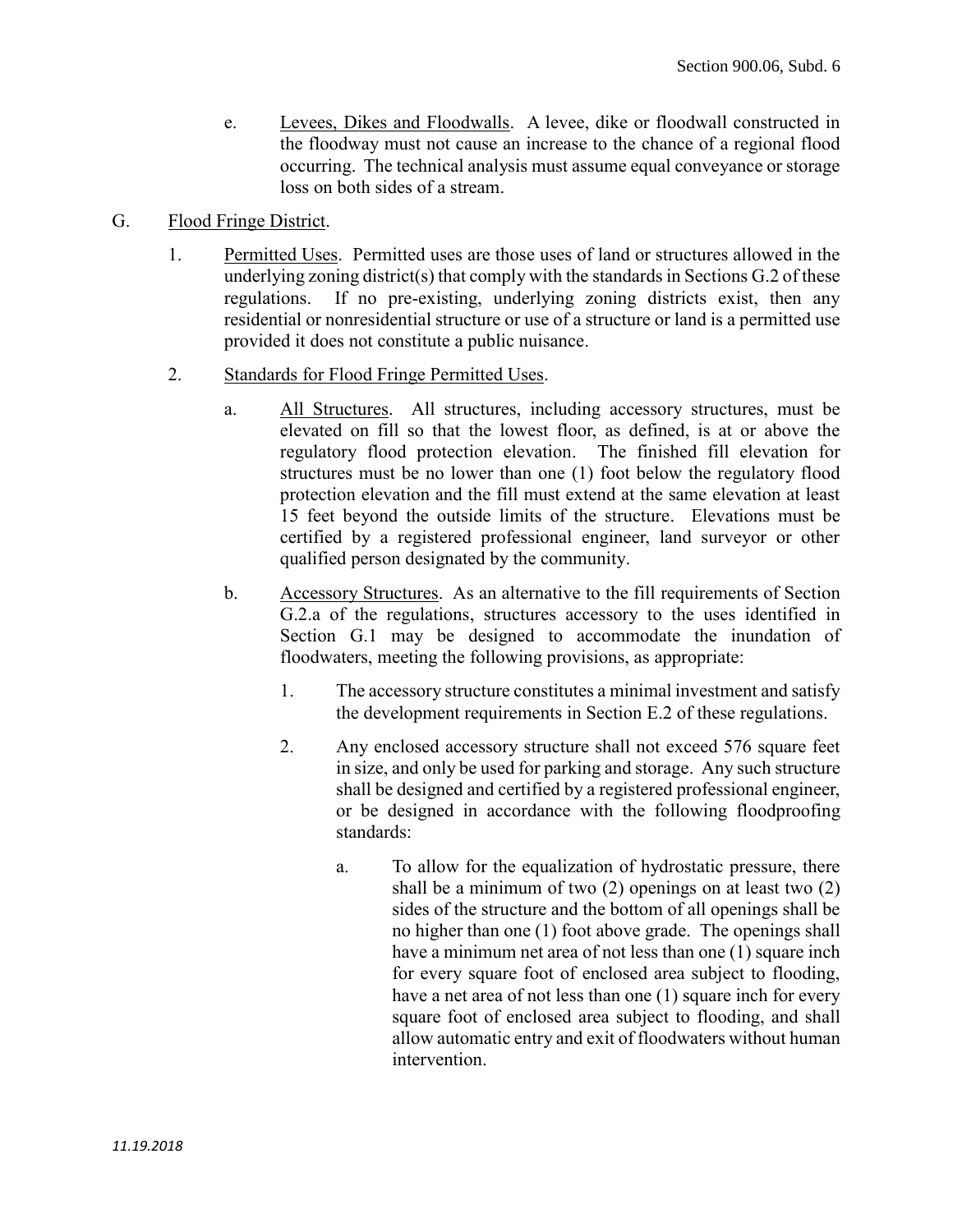- c. Fill. The cumulative placement of fill or similar material on a parcel must not exceed 1,000 cubic yards, unless the fill is specifically intended to elevate a structure in accordance with Section G.2.a of these regulations, or if allowed as a conditional use under Section G.3.c below.
- d. Utilities. All service utilities, including ductwork, must be elevated or water-tight to prevent infiltration of floodwaters.
- e. Compaction. All fill must be properly compacted and the slopes must be properly protected by the use of riprap, vegetative cover or other acceptable method.
- f. Vehicular Access. All new principal structures must have vehicular access at or above an elevation not more than two (2) feet below the regulatory flood protection elevation, or must have a flood warning /emergency evacuation plan acceptable to the City.
- g. Accessory Uses. Accessory uses such as yards, railroad tracks, and parking lots may be at an elevation lower than the regulatory flood protection elevation. However, any facilities used by employees or the general public must be designed with a flood warning system that provides adequate time for evacuation if the area is inundated to a depth and velocity such that the depth (in feet) multiplied by the velocity (in feet per second) would exceed a product of four (4) upon occurrence of the regional flood.
- h. Manufactured Homes and Recreational Vehicles. Manufactured homes and recreational vehicles must meet the standards of Section K of these regulations.
- 3. Conditional Uses. The following uses may be allowed as conditional uses following the standards and procedures set forth in Section L.4 of these regulations and further subject to the standards set forth in Section G.4 if otherwise allowed in the underlying zoning district(s).
	- a. Residential Basements. The placement of floodproofed nonresidential basements below the regulatory flood protection elevation. Residential basements, are not allowed below the regulatory flood protection elevation.
	- b. Fill. The cumulative placement of more than 1,000 cubic yards of fill when the fill is not being used to elevate a structure in accordance with Section G.2.a of these regulations.
	- c. Other Methods. The use of methods other than fill to elevate structures above the regulatory flood protection elevation. This includes the use of: stilts, pilings, filled stem walls, or above-grade, internally flooded enclosed areas such as crawl spaces or tuck under garages, meeting the standards in Section G.4.d.
- 4. Standards for Flood Fringe Conditional Uses.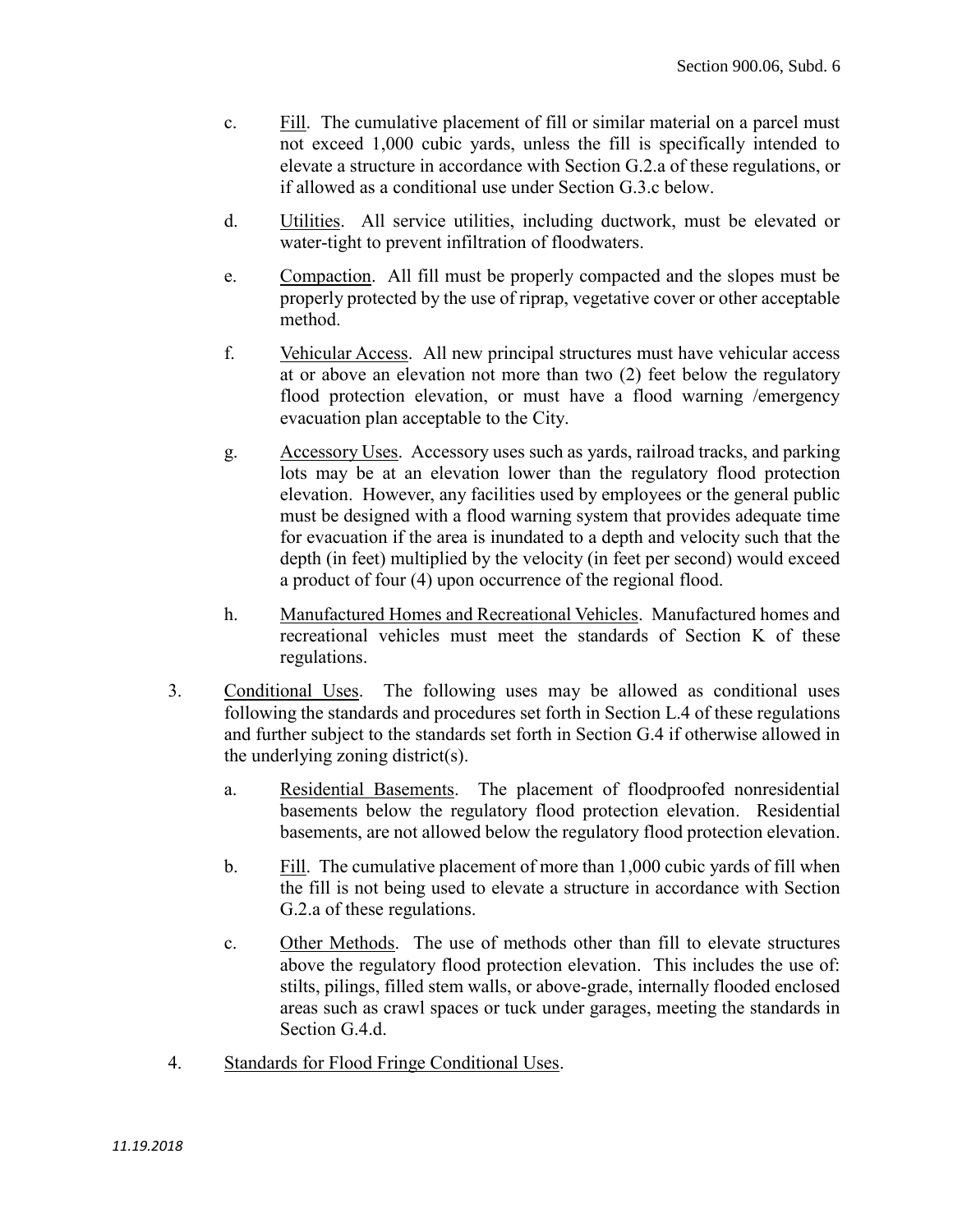- a. The standards for permitted uses in the flood fringe, listed in Sections G.2.d through G.2.h of these regulations, apply to all conditional uses.
- b. All areas of nonresidential structures, including basements, to be placed below the regulatory flood protection elevation must be structurally dry floodproofed, which requires making the structure watertight with the walls substantially impermeable to the passage of water and with structural components capable of resisting hydrostatic and hydrodynamic loads and the effects of buoyancy. A floodproofing certification consistent with Section L.2.b of these regulations shall be required.
- c. The placement of more than 1,000 cubic yards of fill or other similar material on a parcel (other than for the purpose of elevating a structure to the regulatory flood protection elevation) must comply with an approved erosion/sedimentation control plan.
	- 1. The plan must clearly specify methods to be used to stabilize the fill on site for a flood event at a minimum of the regional flood event.
	- 2. The plan must be prepared and certified by a registered professional engineer or other qualified individual acceptable to the City.
	- 3. The plan may incorporate alternative procedures for removal of the material from the floodplain if adequate flood warning time exists.
- d. Alternative elevation methods other than the use of fill may be utilized to elevate a structure's lowest floor above the regulatory flood protection elevation. The base or floor of an enclosed area shall be considered abovegrade and not a structure's basement or lowest floor if: 1) the enclosed area is above-grade on at least one (1) side of the structure; 2) it is designed to internally flood; and 3) it is used solely for parking of vehicles, building access or storage. These alternative elevation methods are subject to the following additional standards:
	- 1. Above-grade, fully enclosed areas such as crawl spaces or tuck under garages must be designed to internally flood and include a minimum of two (2) openings on at least two (2) sides of the structure. The bottom of all openings shall be no higher than one (1) foot above grade, and have a minimum net area of not less than one (1) square inch for every square foot of enclosed area subject to flooding unless a registered professional engineer or architect certifies that a smaller net area would suffice.
	- 2. Floodproofing certifications consistent with Section L.2.b of these regulations shall be required. The structure shall be subject to a deed-restricted nonconversion agreement with the issuance of any permit.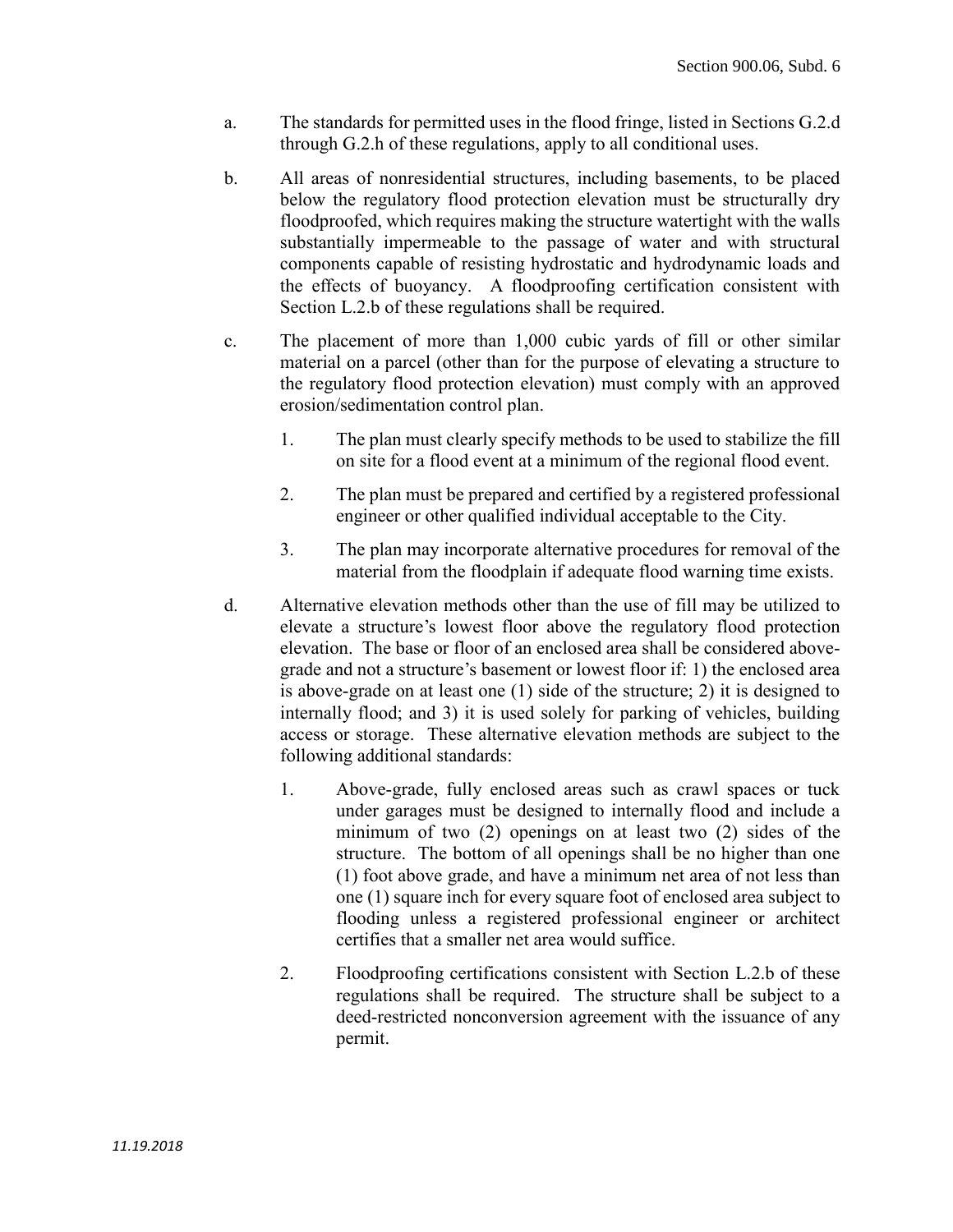## H. General Floodplain District.

- 1. Permitted Uses. The uses listed in Section F.1 of these regulations, floodway district permitted uses, are permitted uses. All other uses are subject to the floodway/flood fringe evaluation criteria specified in Section H.2 of these regulations. Section F applies if the proposed use is determined to be in the floodway district. Section F applies if the proposed use is determined to be in the flood fringe district.
- 2. Procedures for Determining Floodway Boundaries and Regional Flood Elevations.
	- a. Detailed Study. Developments greater than 50 lots or five (5) acres, or as requested by the zoning administrator, shall be subject to a detailed study to determine the regulatory flood protection elevation and the limits of the floodway district. The determination of the floodway and flood fringe must be consistent with accepted hydrological and hydraulic engineering standards, and must include the following components, as applicable:
		- 1. Estimate the peak discharge of the regional flood.
		- 2. Calculate the water surface profile of the regional flood based upon a hydraulic analysis of the stream channel and overbank areas.
		- 3. Compute the floodway necessary to convey or store the regional flood without increasing flood stages more than one-half (0.5) foot. A lesser stage increase than one-half (0.5) foot is required if, as a result of the stage increase, increased flood damages would result. An equal degree of encroachment on both sides of the stream within the reach must be assumed in computing floodway boundaries, unless development or geographic features warrant other analysis, as approved by the DNR.
	- b. Alternative Methods. Provided no detailed study is available, an applicant must identify a base flood elevation, at minimum, to determine the boundaries of the special flood hazard area. The applicant shall obtain and utilize best available data to determine the regional flood elevation and floodway boundaries from a state, federal, or other source. If no such data exists, the applicant may determine the base flood elevation and floodway limits through other accepted engineering practices. Any such method shall assume a one-half (0.5) foot stage increase to accommodate for future floodway determination.
	- c. Assessment. The Zoning Administrator will review the submitted information and assess the technical evaluation and the recommended floodway and/or flood fringe district boundary. The assessment must include the cumulative effects of previous floodway encroachments. The Zoning Administrator may seek technical assistance from an engineer or other expert person or agency, including the DNR. Based on this assessment, the Zoning Administrator may approve or deny the application.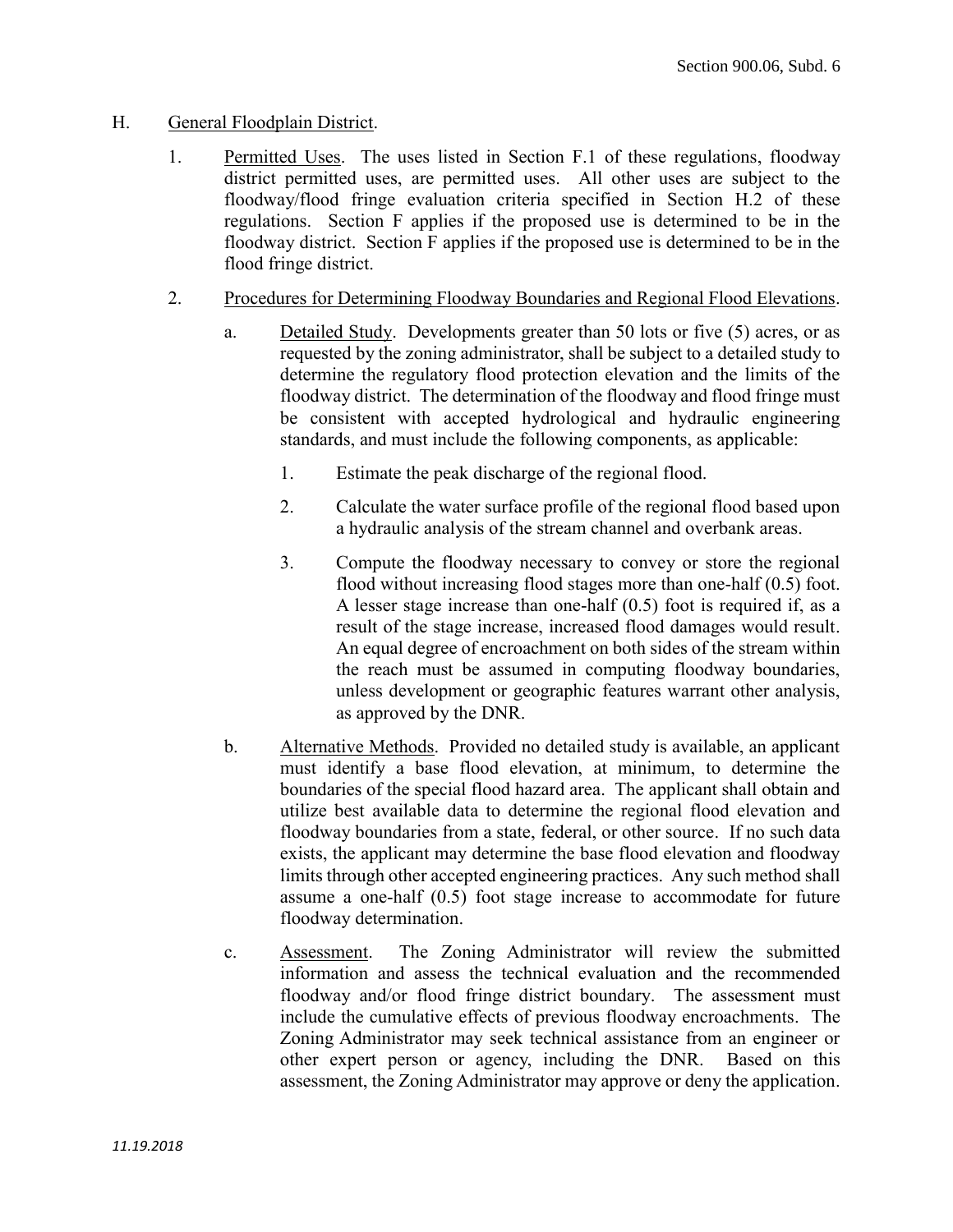- d. Issuance. Once the floodway and flood fringe district boundaries have been determined, the Zoning Administrator must process the permit application consistent with the applicable provisions of Sections F and G of these regulations.
- I. Subdivision Standards.
	- 1. Subdivisions. No land may be subdivided that is unsuitable for reasons of flooding or inadequate drainage, water supply or sewage treatment facilities. Manufactured home parks and recreational vehicle parks or campgrounds are considered subdivisions under these regulations.
		- a. All lots within the floodplain districts must be able to contain a building site outside of the floodway district at or above the regulatory flood protection elevation.
		- b. All subdivisions must have road access both to the subdivision and to the individual building sites no lower than two (2) feet below the regulatory flood protection elevation, unless a flood warning emergency plan for the safe evacuation of all vehicles and people during the regional flood has been approved by the City. The plan must be prepared by a registered engineer or other qualified individual and must demonstrate that adequate time and personnel exist to carry out the evacuation.
		- c. For all subdivisions in the floodplain, the floodway district and flood fringe district boundaries, the regulatory flood protection elevation and the required elevation of all access roads must be clearly labeled on all required subdivision drawings and platting documents.
		- d. In the general floodplain district, applicants must provide the information required in Section H.2 of these regulations to determine the regional flood elevation, the floodway and flood fringe district boundaries and the regulatory flood protection elevation for the subdivision site.
		- e. Subdivision proposals must be reviewed to assure that:
			- 1. All such proposals are consistent with the need to minimize flood damage within the flood prone area,
			- 2. All public utilities and facilities, such as sewer, gas, electrical, and water systems are located and constructed to minimize or eliminate flood damage, and
			- 3. Adequate drainage is provided to reduce exposure of flood hazard.

# J. Utilities, Railroads, Roads, and Bridges.

1. Public Utilities. All public utilities and facilities such as gas, electrical, sewer, and water supply systems located in the floodplain must be floodproofed in accordance with the State Building Code or elevated to the regulatory flood protection elevation.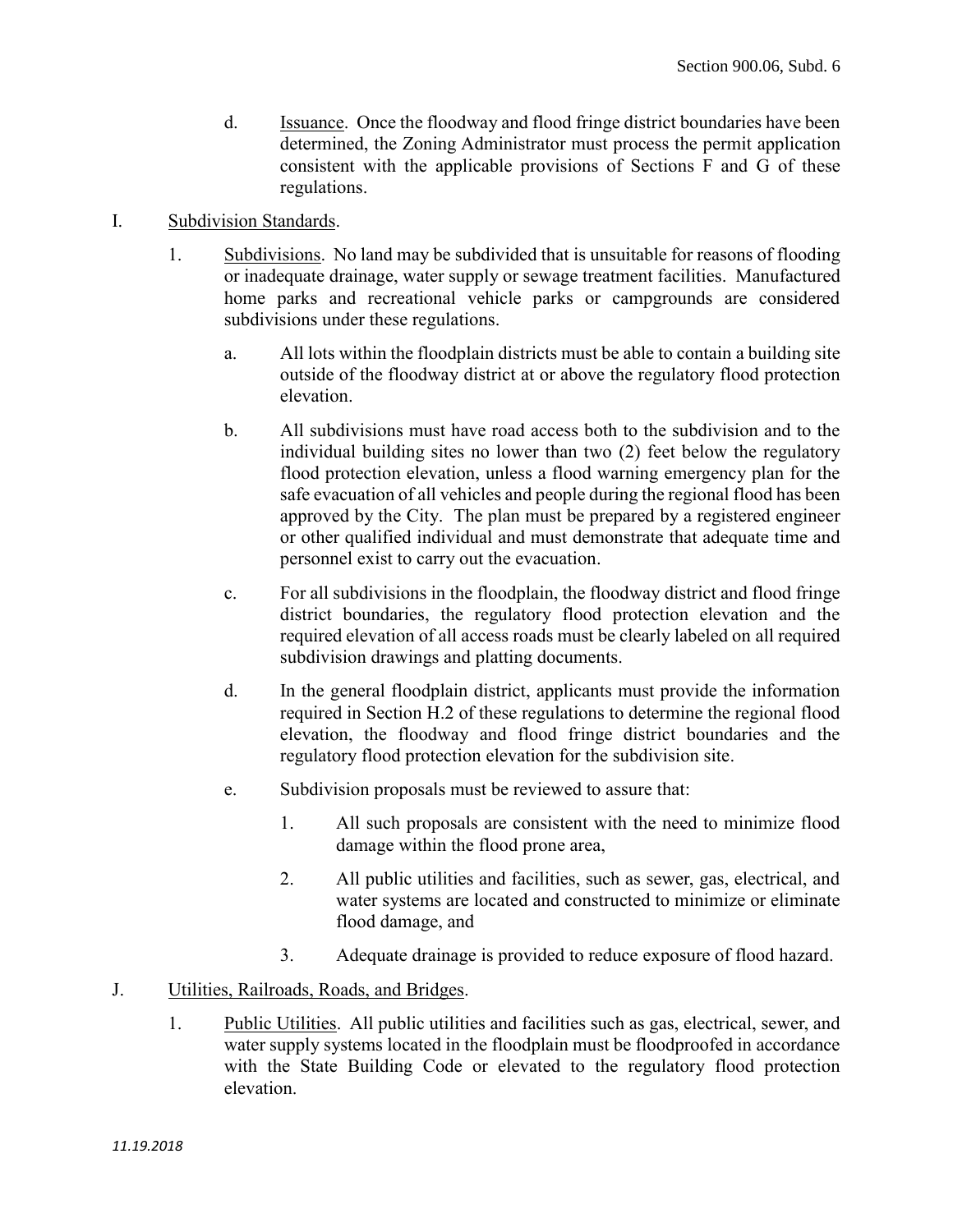- 2. Public Transportation Facilities. Railroad tracks, roads, and bridges to be located within the floodplain must comply with Sections F and G of these regulations. These transportation facilities must be elevated to the regulatory flood protection elevation where failure or interruption of these facilities would result in danger to the public health or safety or where such facilities are essential to the orderly functioning of the area. Minor or auxiliary roads or railroads may be constructed at a lower elevation where failure or interruption of transportation services would not endanger the public health or safety.
- 3. On-site Water Supply and Sewage Treatment Systems. Where public utilities are not provided: 1) on-site water supply systems must be designed to minimize or eliminate infiltration of flood waters into the systems and are subject to the provisions in Minnesota Rules, Chapter 4725.4350, as amended; and 2) new or replacement on-site sewage treatment systems must be designed to minimize or eliminate infiltration of flood waters into the systems and discharges from the systems into flood waters, they must not be subject to impairment or contamination during times of flooding, and are subject to the provisions in Minnesota Rules, Chapter 7080.2270, as amended.
- K. Manufactured Homes and Recreational Vehicles.
	- 1. Manufactured Homes. Manufactured homes and manufactured home parks are subject to applicable standards for each floodplain district. In addition:
		- a. New and replacement manufactured homes must be elevated in compliance with Section G of these regulations and must be securely anchored to a system that resists flotation, collapse and lateral movement. Methods of anchoring may include, but are not limited to, use of over-the-top or frame ties to ground anchors. This requirement is in addition to applicable state or local anchoring requirements for resisting wind forces.
		- b. New manufactured home parks and expansions to existing manufactured home parks must meet the appropriate standards for subdivisions in Section 8 of these regulations. New or replacement manufactured homes in existing manufactured home parks must meet the vehicular access requirements for subdivisions in Section I.1.b of these regulations.
	- 2. Recreational Vehicles. New recreational vehicle parks or campgrounds and expansions to existing recreational vehicle parks or campgrounds are prohibited in any floodplain district. Recreational vehicles placed in existing recreational vehicle parks, campgrounds or lots of record in the floodplain must either:
		- a. Meet the requirements for manufactured homes in Section K.1 of these regulations, or
		- b. Be travel ready, meeting the following criteria:
			- 1. The vehicle must have a current license required for highway use.
			- 2. The vehicle must be highway ready, meaning on wheels or the internal jacking system, attached to the site only by quick disconnect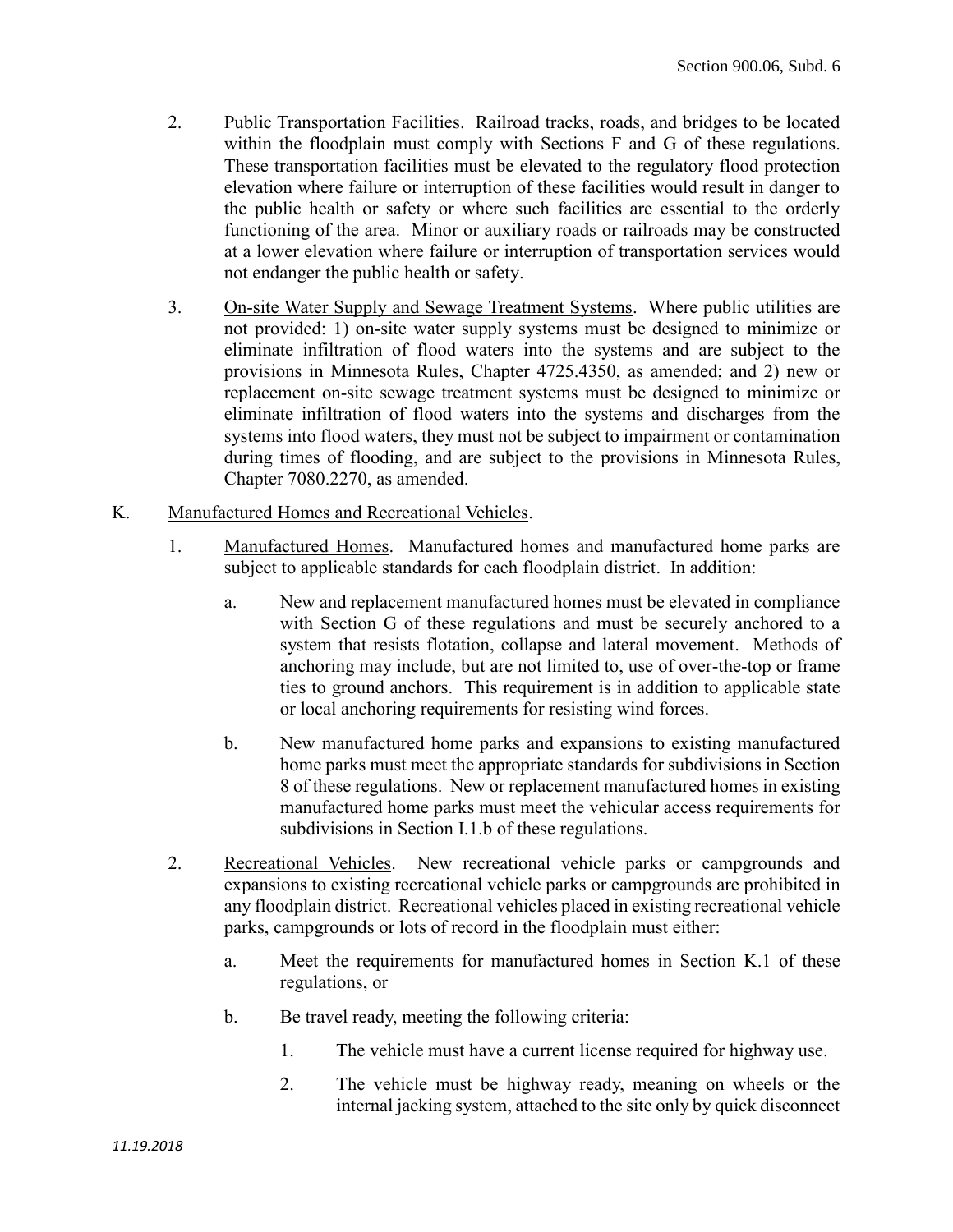type utilities commonly used in campgrounds and recreational vehicle parks.

- 3. No permanent structural type additions may be attached to the vehicle.
- 4. Accessory structures may be permitted in the flood fringe district, provided that they constitute a minimal investment, do not hinder the removal of the vehicle should flooding occur, and meet the standards outlined in Sections E.2 and G2.b of these regulations.

## L. Administration.

- 1. Duties. The Zoning Administrator shall administer and enforce these regulations.
- 2. Permit Application Requirements.
	- a. Application for Permit. Permit applications must be submitted to the Zoning Administrator on forms provided by the Zoning Administrator. The permit application must include the following as applicable:
		- 1. A site plan showing all pertinent dimensions, existing or proposed buildings, structures, and significant natural features having an influence on the permit.
		- 2. Location of fill or storage of materials in relation to the stream channel.
		- 3. Copies of any required municipal, county, state or federal permits or approvals.
		- 4. Other relevant information requested by the Zoning Administrator as necessary to properly evaluate the permit application.
	- b. Certification. The applicant is required to submit certification by a registered professional engineer, registered architect, or registered land surveyor that the finished fill and building elevations were accomplished in compliance with the provisions of these regulations. Floodproofing measures must be certified by a registered professional engineer or registered architect as complaint with applicable floodproofing standards in in the State Building Code. Accessory structures designed in accordance with Section G.2.b of these regulations are exempt from certification, provided sufficient assurances are documented. Any development in established floodways must not cause any increase in flood elevations or damages, as certified by a registered professional engineer.
	- c. Certificate of Zoning Compliance for a New, Altered, or Nonconforming Use. No building, land or structure may be occupied or used in any manner until a certificate of zoning compliance has been issued by the Zoning Administrator stating that the use of the building or land conforms to the requirements of these regulations.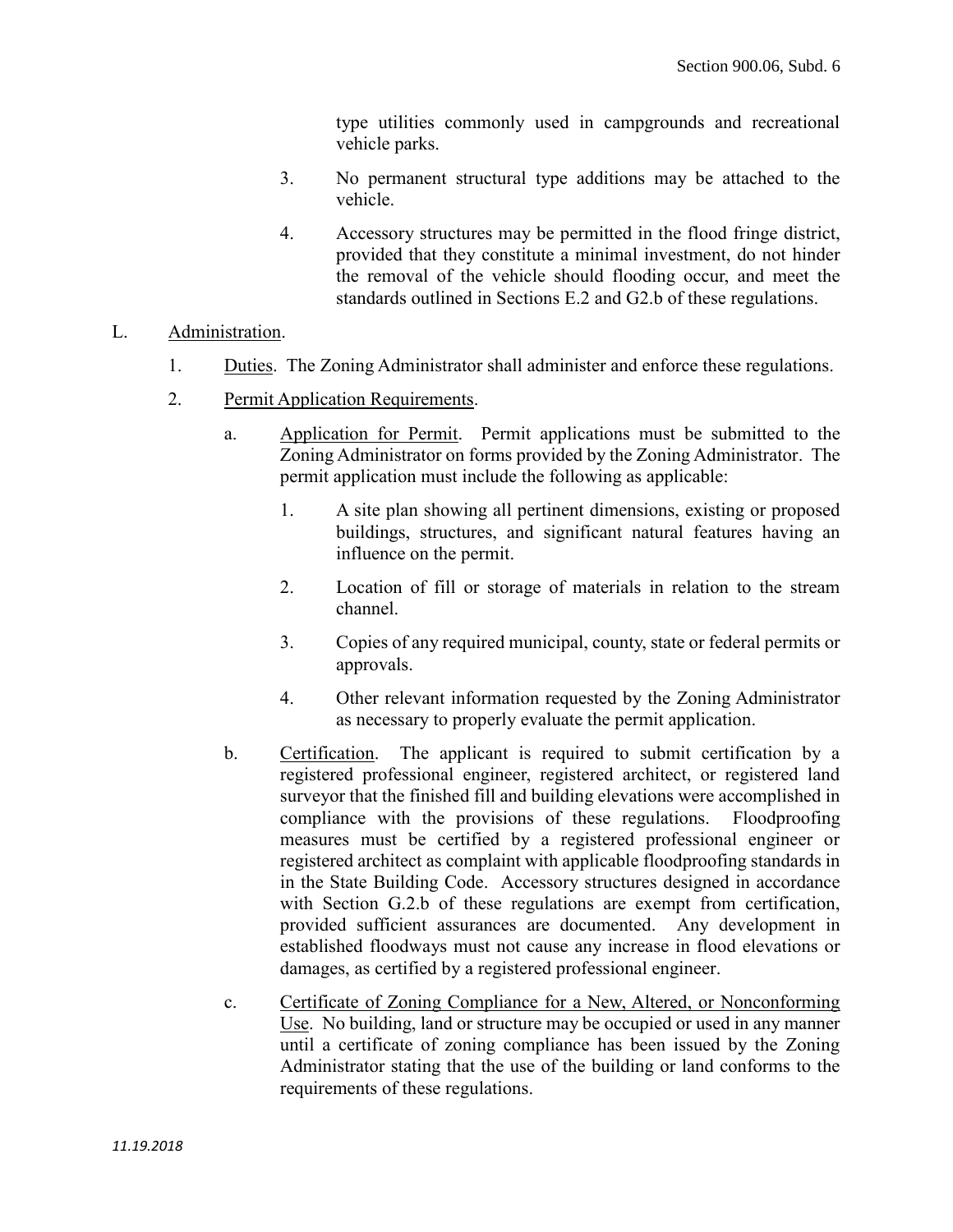- d. Recordkeeping of Certifications and As-Built Documentation. The Zoning Administrator must maintain records documenting:
	- 1. All certifications referenced in Section L.2.b of these regulations as applicable; and
	- 2. Elevations complying with Section G.2.a of these regulations. The Zoning Administrator must also maintain a record of the elevation to which structures and alterations to structures are constructed or floodproofed.
- e. Notifications for Watercourse Alterations. Before authorizing any alteration or relocation of a river or stream, the Zoning Administrator must notify adjacent communities. If the applicant has applied for a permit to work in public waters pursuant to Minn. Stat. §103G.245, this will suffice as adequate notice. A copy of the notification must also be submitted to the Chicago Regional Office of FEMA.
- f. Notification to FEMA When Physical Changes Increase or Decrease Base Flood Elevations. As soon as is practicable, but not later than six (6) months after the date such supporting information becomes available, the Zoning Administrator must notify the Chicago Regional Office of FEMA of the changes by submitting a copy of the relevant technical or scientific data.
- 3. Variances.
	- a. Variance Applications. An application for a variance to the provisions of these regulations will be processed and reviewed in accordance with applicable Minnesota Statutes and Section 900.12 of the Waconia City Code.
	- b. Adherence to State Floodplain Management Standards. A variance must not allow a use that is not allowed in that district, permit a lower degree of flood protection than the regulatory flood protection elevation for the particular area, or permit standards lower than those required by state law.
	- c. Additional Variance Criteria. The following additional variance criteria of FEMA must be satisfied:
		- 1. Variances must not be issued by a community within any designated regulatory floodway if any increase in flood levels during the base flood discharge would result.
		- 2. Variances may only be issued by a community upon (i) a showing of good and sufficient cause, (ii) a determination that failure to grant the variance would result in exceptional hardship to the applicant, and (iii) a determination that the granting of a variance will not result in increased flood heights, additional threats to public safety, extraordinary public expense, create nuisances, cause fraud on or victimization of the public, or conflict with existing local laws or ordinances.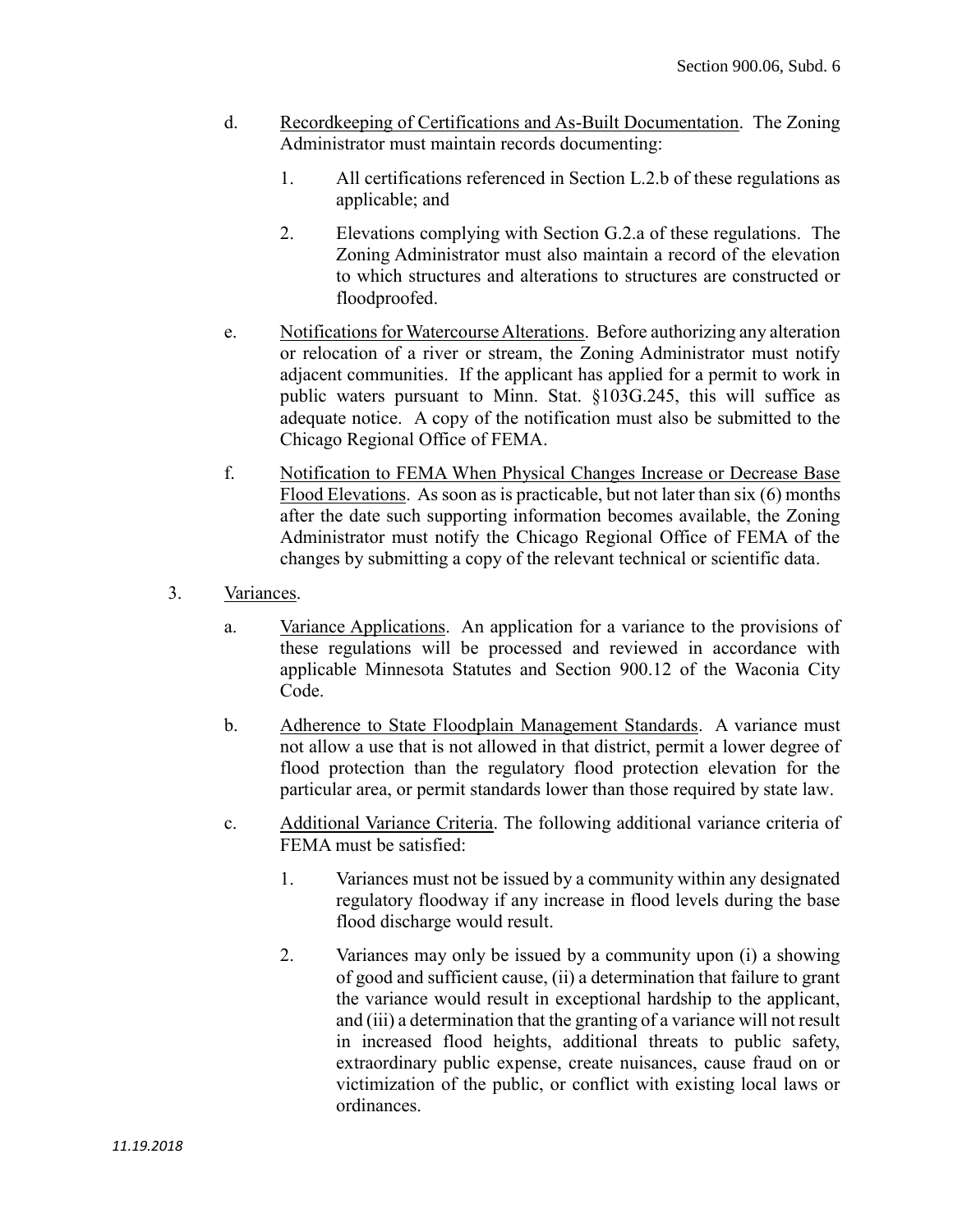- 3. Variances may only be issued upon a determination that the variance is the minimum necessary, considering the flood hazard, to afford relief.
- d. Flood Insurance Notice. The Zoning Administrator must notify the applicant for a variance that: 1) The issuance of a variance to construct a structure below the base flood level will result in increased premium rates for flood insurance up to amounts as high as \$25 for \$100 of insurance coverage; and 2) Such construction below the base or regional flood level increases risks to life and property. Such notification must be maintained with a record of all variance actions.
- e. General Considerations. The community may consider the following factors in granting variances and imposing conditions on variances and conditional uses in floodplains:
	- 1. The potential danger to life and property due to increased flood heights or velocities caused by encroachments;
	- 2. The danger that materials may be swept onto other lands or downstream to the injury of others;
	- 3. The proposed water supply and sanitation systems, if any, and the ability of these systems to minimize the potential for disease, contamination and unsanitary conditions;
	- 4. The susceptibility of any proposed use and its contents to flood damage and the effect of such damage on the individual owner;
	- 5. The importance of the services to be provided by the proposed use to the community;
	- 6. The requirements of the facility for a waterfront location;
	- 7. The availability of viable alternative locations for the proposed use that are not subject to flooding;
	- 8. The compatibility of the proposed use with existing development and development anticipated in the foreseeable future;
	- 9. The relationship of the proposed use to the City's Comprehensive Land Use Plan and flood plain management program for the area;
	- 10. The safety of access to the property in times of flood for ordinary and emergency vehicles;
	- 11. The expected heights, velocity, duration, rate of rise and sediment transport of the flood waters expected at the site.
- f. Submittal of Hearing Notices to the DNR. The Zoning Administrator must submit hearing notices for proposed variances to the DNR sufficiently in advance to provide at least ten days' notice of the hearing. The notice may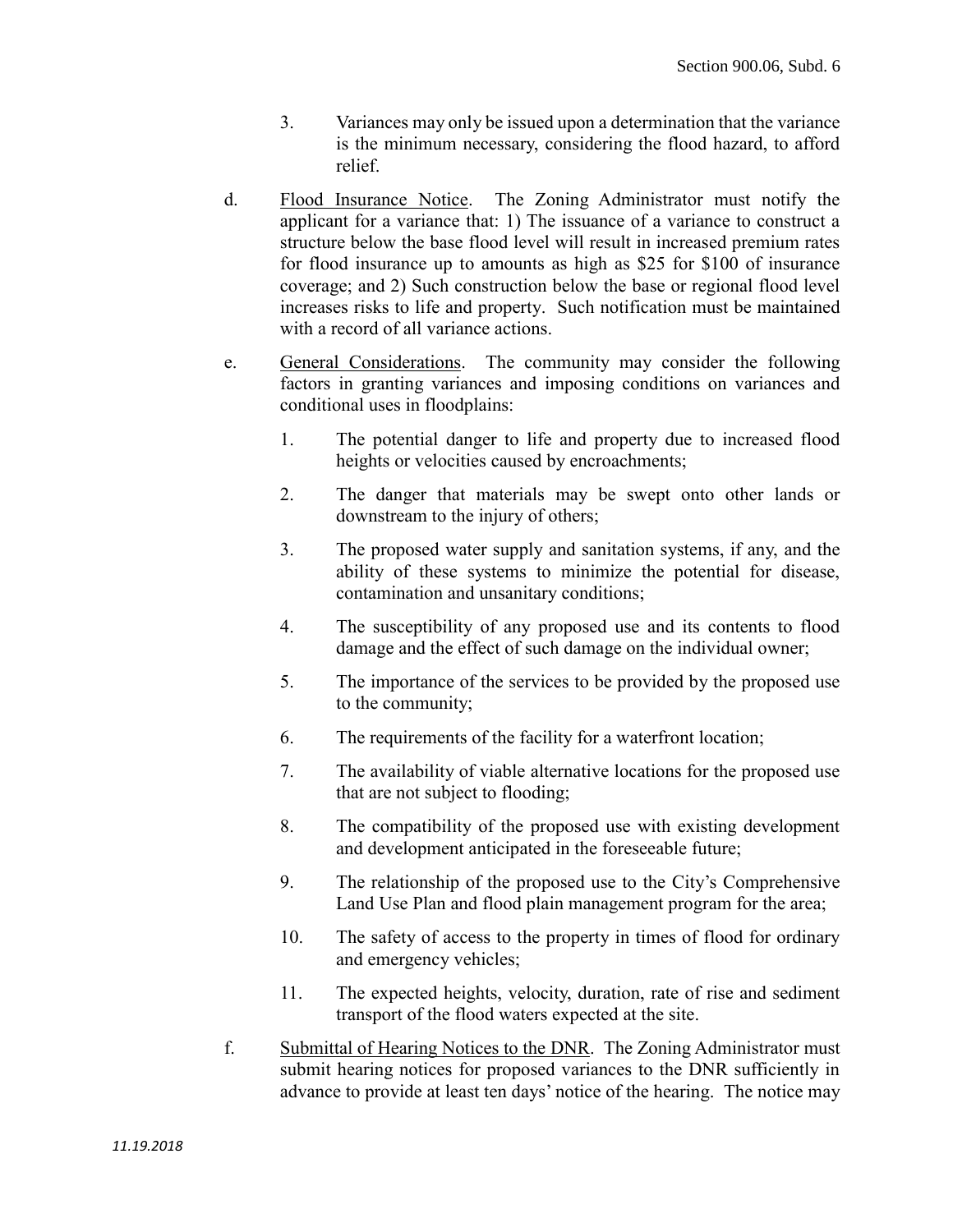be sent by electronic mail or U.S. Mail to the respective DNR area hydrologist.

- g. Submittal of Final Decisions to the DNR. A copy of all decisions granting variances must be forwarded to the DNR within ten days of such action. The notice may be sent by electronic mail or U.S. Mail to the respective DNR area hydrologist.
- h. Record-Keeping. The Zoning Administrator must maintain a record of all variance actions, including justification for their issuance, and must report such variances in an annual or biennial report to the Administrator of the National Flood Insurance Program, when requested by the FEMA.
- 4. Conditional Uses.
	- a. Administrative Review. An application for a conditional use permit under the provisions of these regulations will be processed and reviewed in accordance with Section(s) 900.11 and 900.12 of the Waconia City Code.
	- b. Factors Used in Decision-Making. In passing upon conditional use applications, the City must consider all relevant factors specified in other sections of these regulations, and those factors identified in Section L.3.e of these regulations.
	- c. Conditions Attached to Conditional Use Permits. In addition to the standards identified in Sections F.4 and G.4 of these regulations, the City may attach such conditions to the granting of conditional use permits as it deems necessary to fulfill the purposes of these regulations. Such conditions may include, but are not limited to, the following:
		- 1. Limitations on period of use, occupancy, and operation.
		- 2. Imposition of operational controls, sureties, and deed restrictions.
		- 3. Requirements for construction of channel modifications, compensatory storage, dikes, levees, and other protective measures.
	- d. Submittal of Hearing Notices to the DNR. The Zoning Administrator must submit hearing notices for proposed conditional uses to the DNR sufficiently in advance to provide at least ten days' notice of the hearing. The notice may be sent by electronic mail or U.S. Mail to the respective DNR area hydrologist.
	- e. Submittal of Final Decisions to the DNR. A copy of all decisions granting conditional uses must be forwarded to the DNR within ten days of such action. The notice may be sent by electronic mail or U.S. Mail to the respective DNR area hydrologist.
- M. Nonconformities.
	- 1. Continuance of Nonconformities. A use, structure, or occupancy of land which was lawful before the passage or amendment of these regulations, but which is not in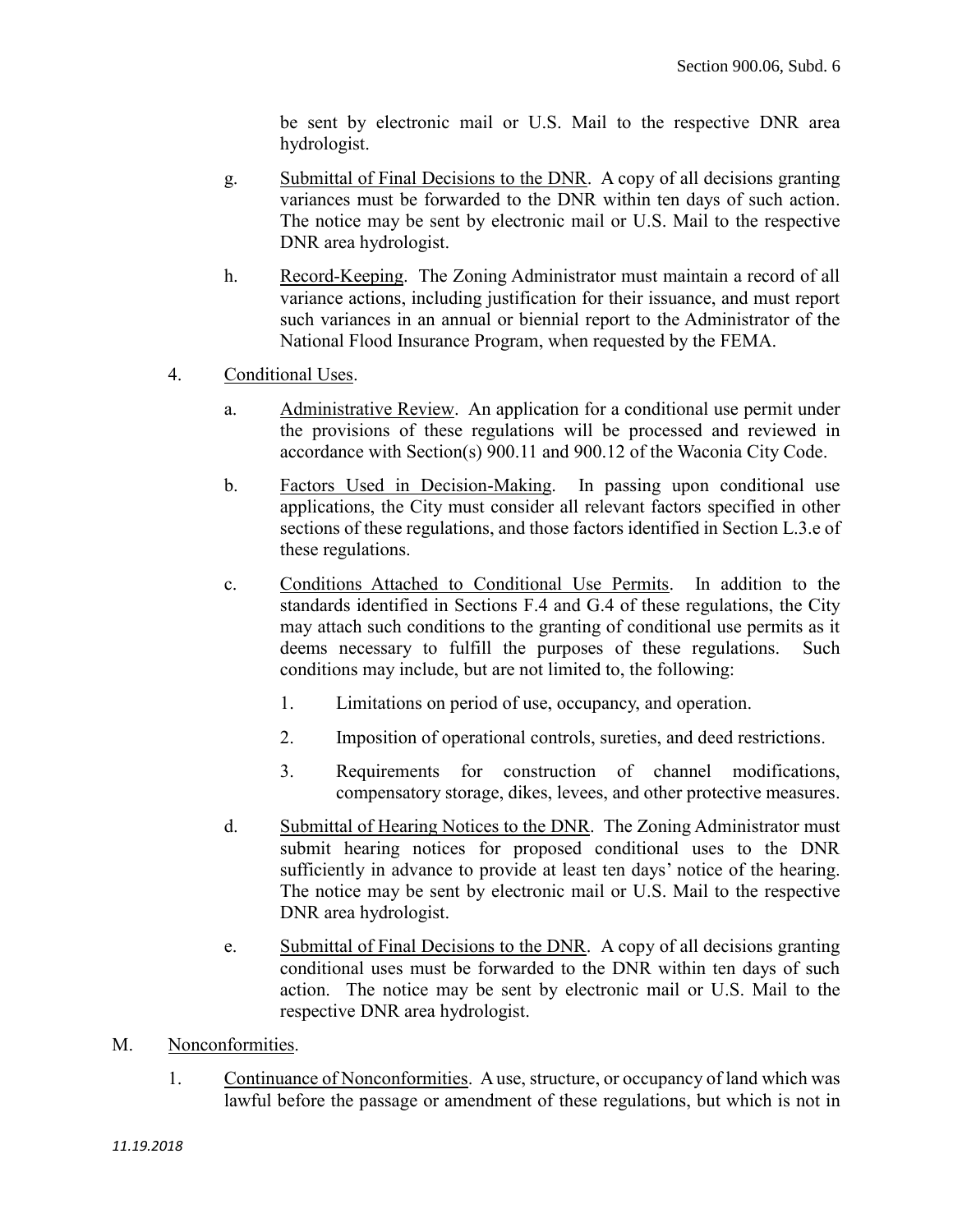conformity with the provisions of these regulations, may be continued subject to the following conditions:

- a. A nonconforming use, structure, or occupancy must not be expanded, changed, enlarged, or altered in a way that increases its flood damage potential or degree of obstruction to flood flows except as provided in M.1.b below. Expansion or enlargement of uses, structures or occupancies within the floodway district is prohibited.
- b. Any addition or structural alteration to a nonconforming structure or nonconforming use that would result in increasing its flood damage potential must be protected to the regulatory flood protection elevation in accordance with any of the elevation on fill or floodproofing techniques (i.e., FP1 thru FP4 floodproofing classifications) allowable in the State Building Code, except as further restricted in Section M.1.d below.
- c. If any nonconforming use, or any use of a nonconforming structure, is discontinued for more than one (1) year, any future use of the premises must conform to these regulations.
- d. If any structure experiences a substantial improvement as defined in these regulations, then the entire structure must meet the standards of Sections F or G of these regulations for new structures, depending upon whether the structure is in the floodway or flood fringe district, respectively. If the current proposal, including maintenance and repair during the previous 365 days, plus the costs of any previous alterations and additions since the first FIRM exceeds 50% of the market value of any nonconforming structure, the entire structure must meet the standards of Sections F or G of these regulations.
- e. If any nonconformity is substantially damaged, as defined in these regulations, it may not be reconstructed except in conformity with the provisions of these regulations. The applicable provisions for establishing new uses or new structures in Sections F or G of these regulations will apply depending upon whether the use or structure is in the floodway or flood fringe district, respectively.
- f. If any nonconforming use or structure experiences a repetitive loss it must not be reconstructed except in conformity with the provisions of these regulations.
- N. Violations and Penalties.
	- 1. Violation Constitutes a Misdemeanor. Violation of the provisions of these regulations or failure to comply with any of its requirements (including violations of conditions and safeguards established in connection with grants of variances or conditional uses) constitutes a misdemeanor and will be punishable as defined by law.